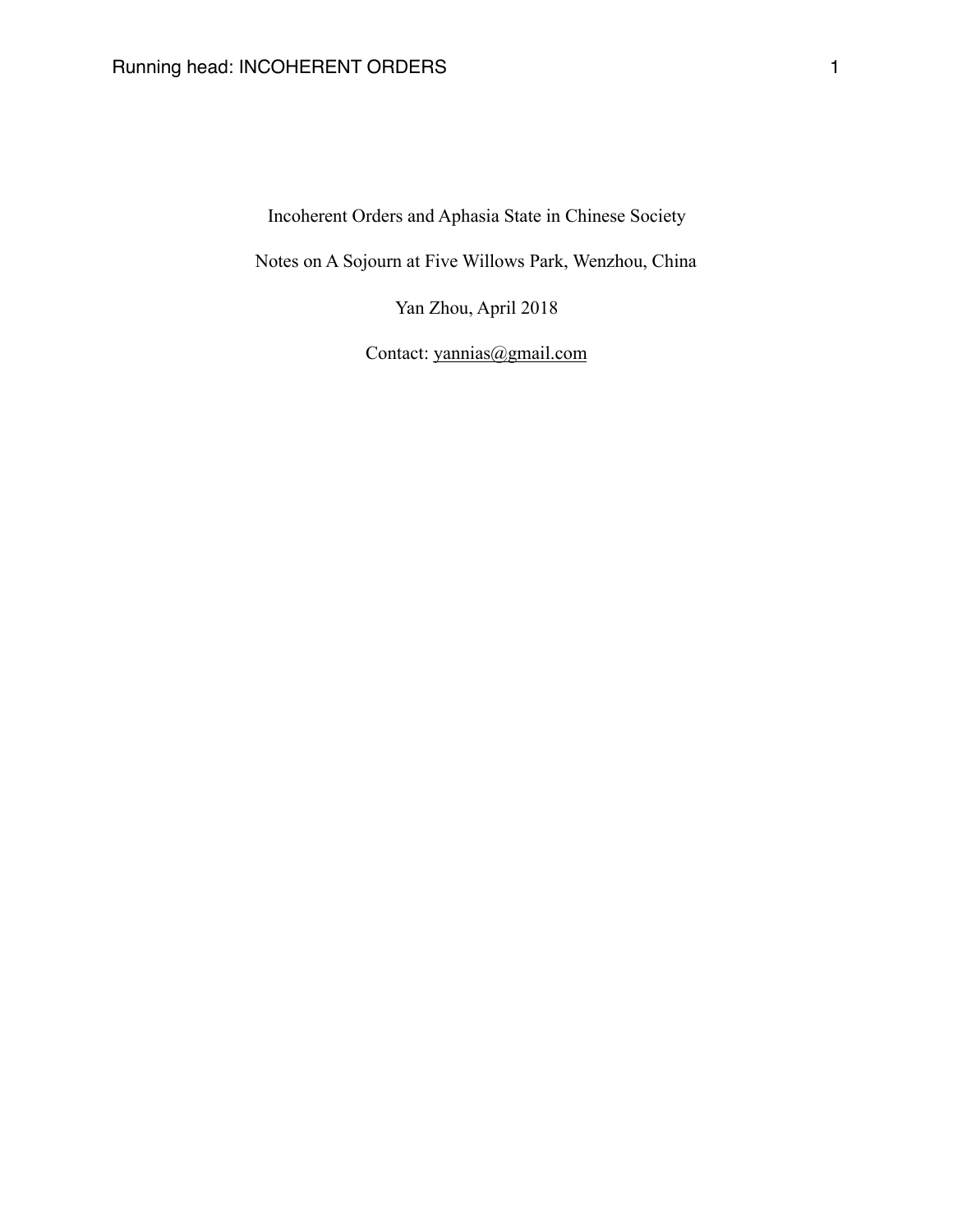## Abstract

Based on the reading of Foucault's *The Order of Things* and other material and reflections of my sojourn at the Five Willows Park in Wenzhou, China, I intend to explore two questions in this paper: 1) how do incoherent orders coexist in contemporary Chinese society; and 2) how do some aspects of these orders stay in an aphasia state in contemporary time. I argue that the forms in an aphasia state function as a comfort zone for people in our time.

*keywords*: Foucault, order of things, aphasia, Chinese society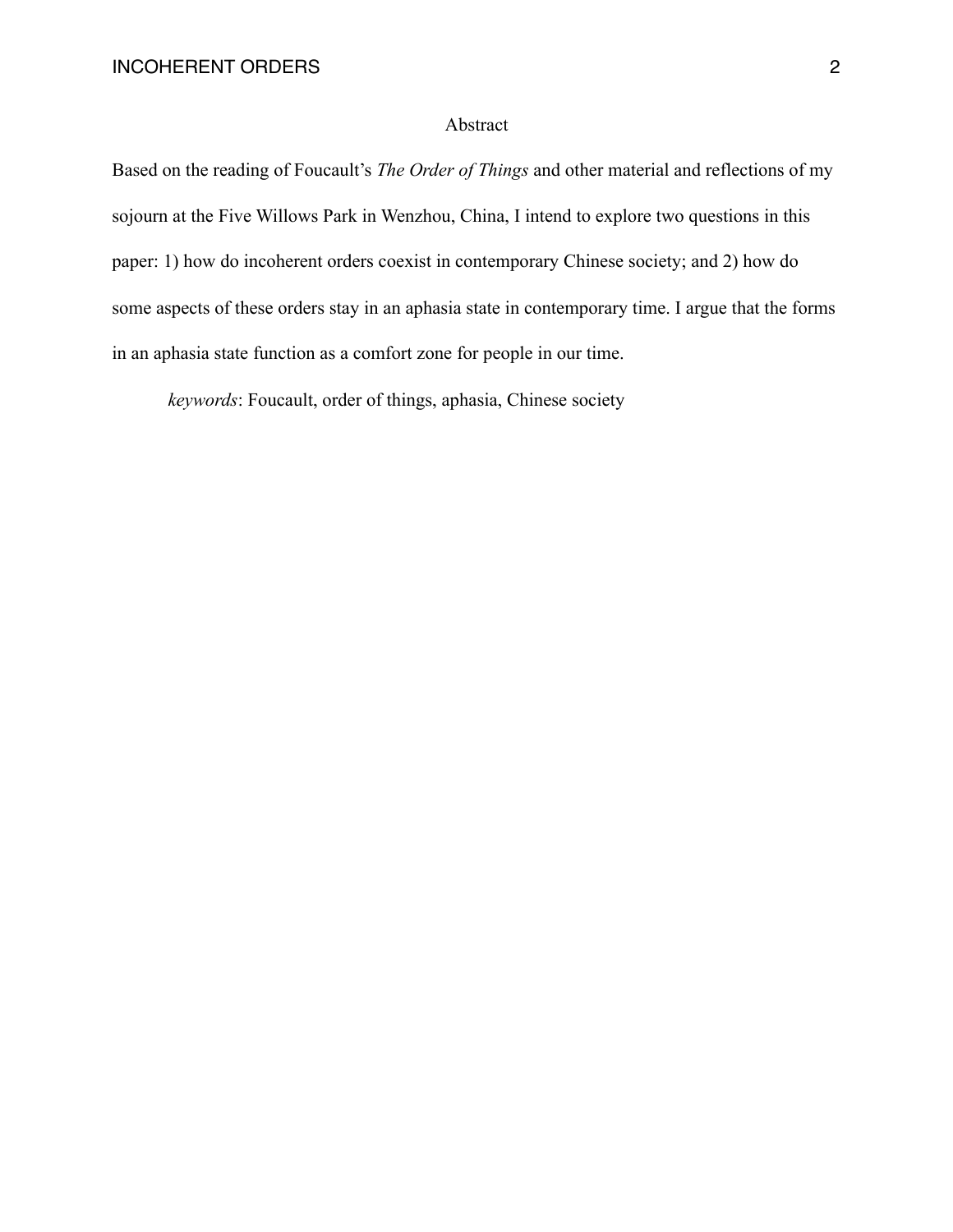## Incoherent Orders and Aphasia State in Chinese Society

# Notes on A Sojourn at Five Willows Park, Wenzhou, China

 Because of some unexpected situations, my one week trip to Beijing during the Fall school term in 2018 was prolonged to an unknown date. Disoriented, I flew to Wenzhou in order to get away from the suffocating and chaotic environment in Beijing; and to regain an orderly sense of time and space so I can concentrate on my study. Wenzhou is situated at the southeastern corner of Zhejiang Province. It is a mountainous area adjacent to the eastern edge of the Pacific Ocean (the East China Sea). It has been a household name since China's Reform and Opening to the World in the 1980s. Wenzhou businessmen and Wenzhou money represent the speculative investment drive of Chinese society; and they often manipulate the market, especially the real estates market. As I imagined before the trip, the city would be crowded with ugly factories and buildings, with the smell of money floating over it. Aside from this common knowledge of the place, I had also heard from some friends that nearby Wenzhou there are lovely mountains and a beautiful river called *Nan Xi Jiang* (Phoebe River). That was enough to entice me.

 When I watched the vast span of winding mountains and valleys enveloped by mists and clouds in the plane, the ancient name of Wenzhou: *Yong Jia* did not come to my mind. All I was conscious was its contemporaneity. Not only its ancient name was disconnected with the place, but also all the history and culture relate to the old name were dormant in my mind; even though I was not ignorant of the ancient literati tradition of the place. This phenomenon happened several times during my sojourn in Wenzhou. The culture and history of a place would elope with its name of a particular time from the consciousness is puzzling for me.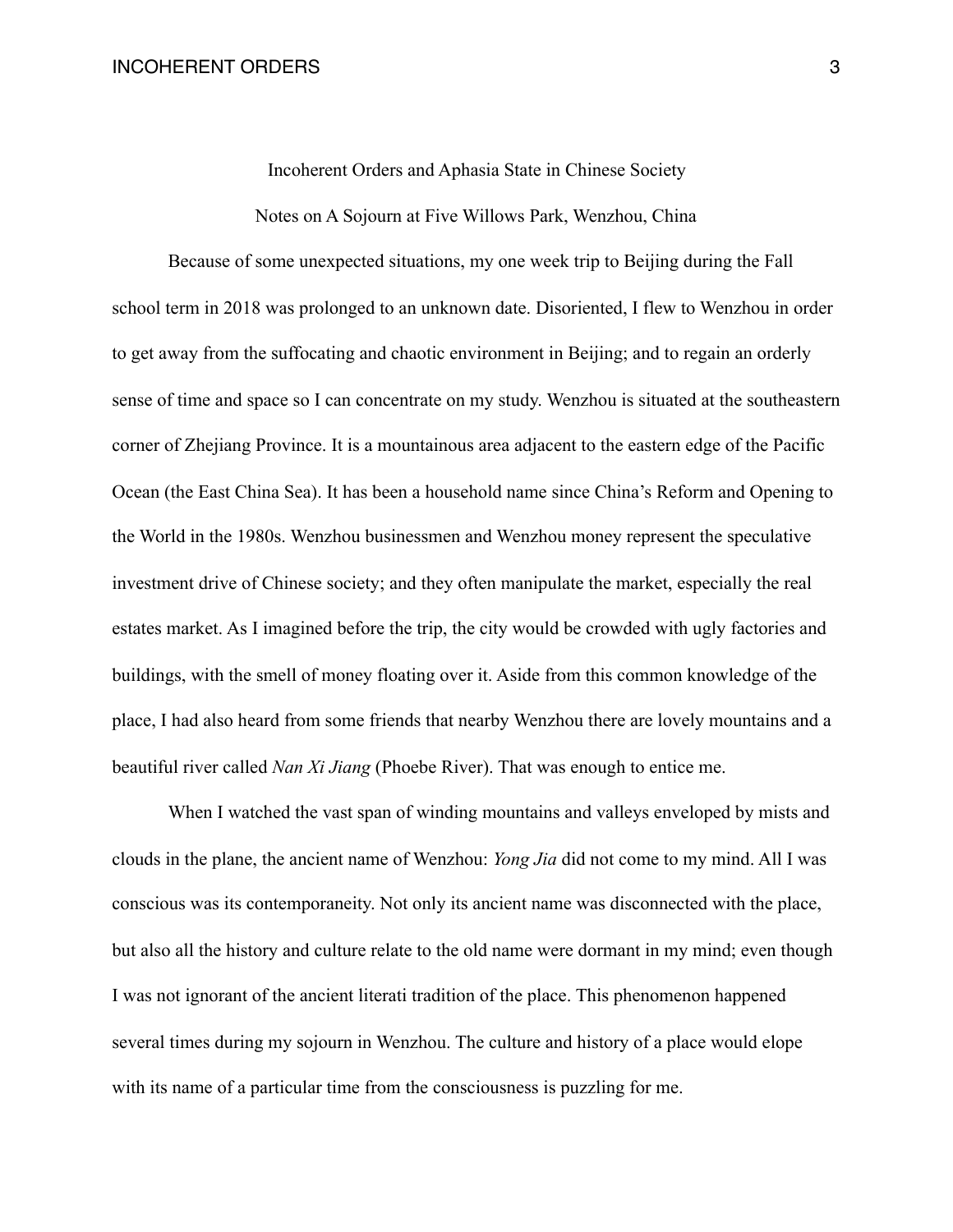After the landing when I took a taxi to Wenzhou University where I would stay, I noticed Wenzhou is a middle-sized modern city. It was well planned, and not as ugly and crowded with high-rise buildings as I had imagined. The taxi-driver was listening to some Cantonese rock songs in high volume. The agitated sound whirled with the warm breeze and the reddish glow of the setting sun, it made one feel the South instantly. At a red-light stop, a tint of late fall sweet osmanthus fragrance swam in the car, so pleasant. My old friend professor Jin was away to attend a conference in another city, he arranged for me a hotel room in the University located at the skirt of the city. In China, most universities had been removed or newly built away from the center of a city. It is one facet of Chinese urbanization and modernization in recent decades strictly planned, highly organized, and enforced according to scientific design and efficient governing needs. The hotel is on the fifth floor of a giant, rectangular building. It looks like a big shopping center, with supermarkets, shops, restaurants, a cinema, a karaoke club, hotels and else. The deployment is a model of Chinese modern life complex.

 I did not sleep well that night. The noise from the cinema and the karaoke club in the building lasted until 2 am. At five o'clock in the morning, a group of middle-aged and senior people started to do "square dance" in the nearby square. Square Dance is a mixture of the Red-Guard dance, folk dance and Rock 'n' Roll Dance which is very popular among many aged and few young people. They often practice it in public spaces with loud noises. Several generations of people who grew up during the Cultural Revolution had been deprived of the opportunity of education and had little choices of entertainment. They had been shaped by state ideology and propaganda to such a degree that the forms of entertainment, language, physical and emotional expressions were mold by the state. They take for granted to neglect and violate the peace of the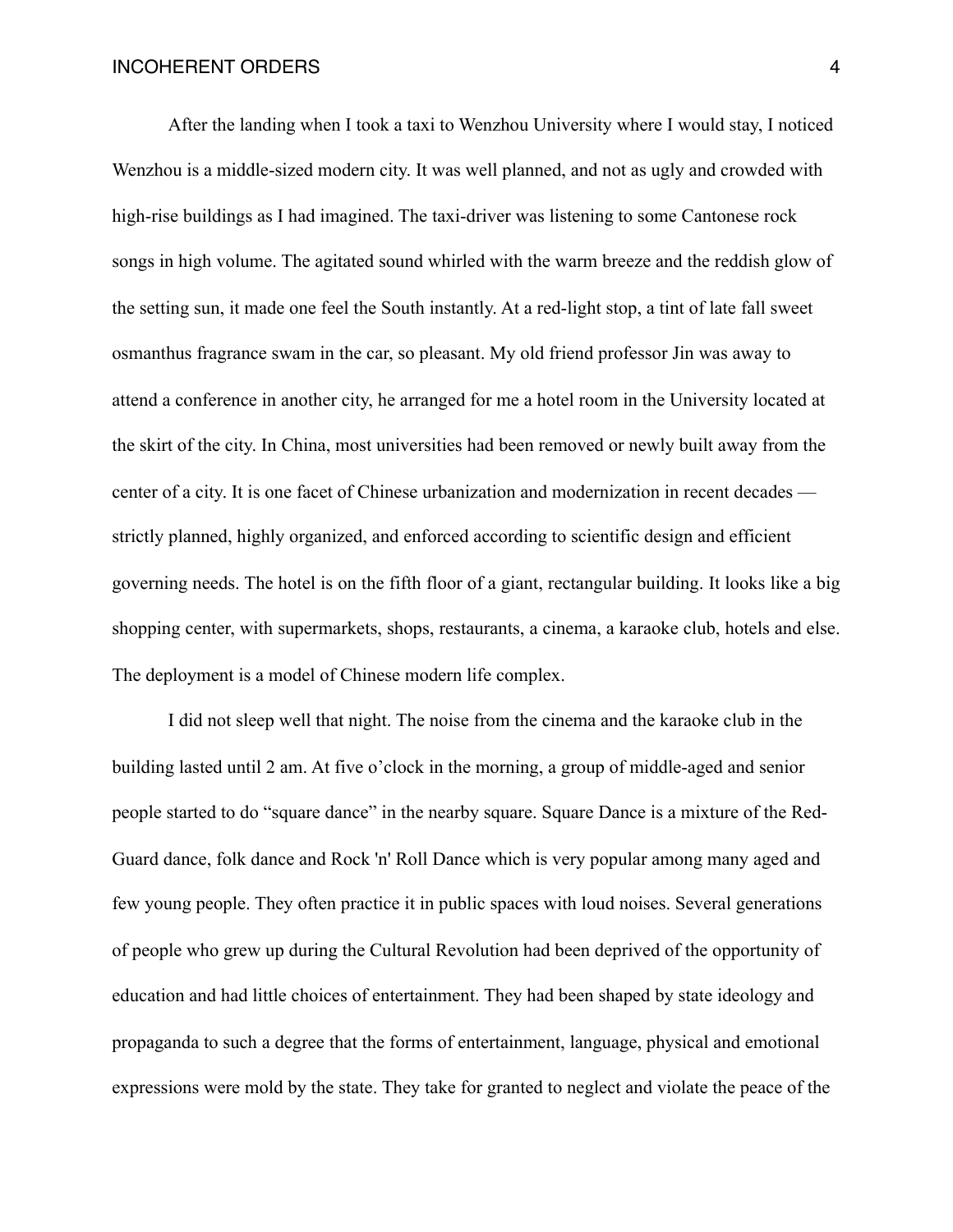neighborhood when they do the dance. This form of entertainment is unbearable to some people no only because it is disturbing but also because it makes people feel the communism spirit is still alive. However, it is a form which is part of these generations' collective experience and memories. Historicity is also contemporary as long as people who carry particular historical life modes with them are alive.

 I searched wechat (the most popular Chinese social media platform) and found a hostel in Five Willows Park on Tea Mountain, which is only fifteen minutes drive from the university. So I moved there. The park was built at the foot of west end of Tea Mountain. The entrance hall was a huge slope-roofed open space, lined up with cabinets of half-gems and rock samples on plinths. Passed the entrance hall there was a meadow. It looked like a late nineteenth-century natural history display hall. In the middle of the meadow stood a huge life-size chimpanzee sculpture, somebody stuck a rose on one of its ears. Further inside, the garden looked different — folded and unfolded, a classical Chinese garden extended from the meadow up to the mountain. There was a pool, a waterfall, long corridors with wall-paintings of The Twenty-Four Filial Exemplars stories<sup>[1](#page-4-0)</sup>, a gallery for classical art exhibition and gathering, a tea house, several pavilions by the water or on the mountain, and else. The hostel was a five-story classical building built on the mountain. Bamboos brushed hotel rooms windows, and the waterfall was only a few meters away. It felt like a place for a reclusive.

<span id="page-4-1"></span> The park was quiet in the night. Dogs barked for a while then only waterfall swashed the night air and the sleep. I woke up by the birds songs. When daylight regained the world, I heard people on a nearby mountain-ridge sang a kind of folk songs with a loudspeaker. The language

<span id="page-4-0"></span>[<sup>1</sup>](#page-4-1) <http://pages.ucsd.edu/~dkjordan/chin/shiaw/FilialExemplarsEnglish.pdf>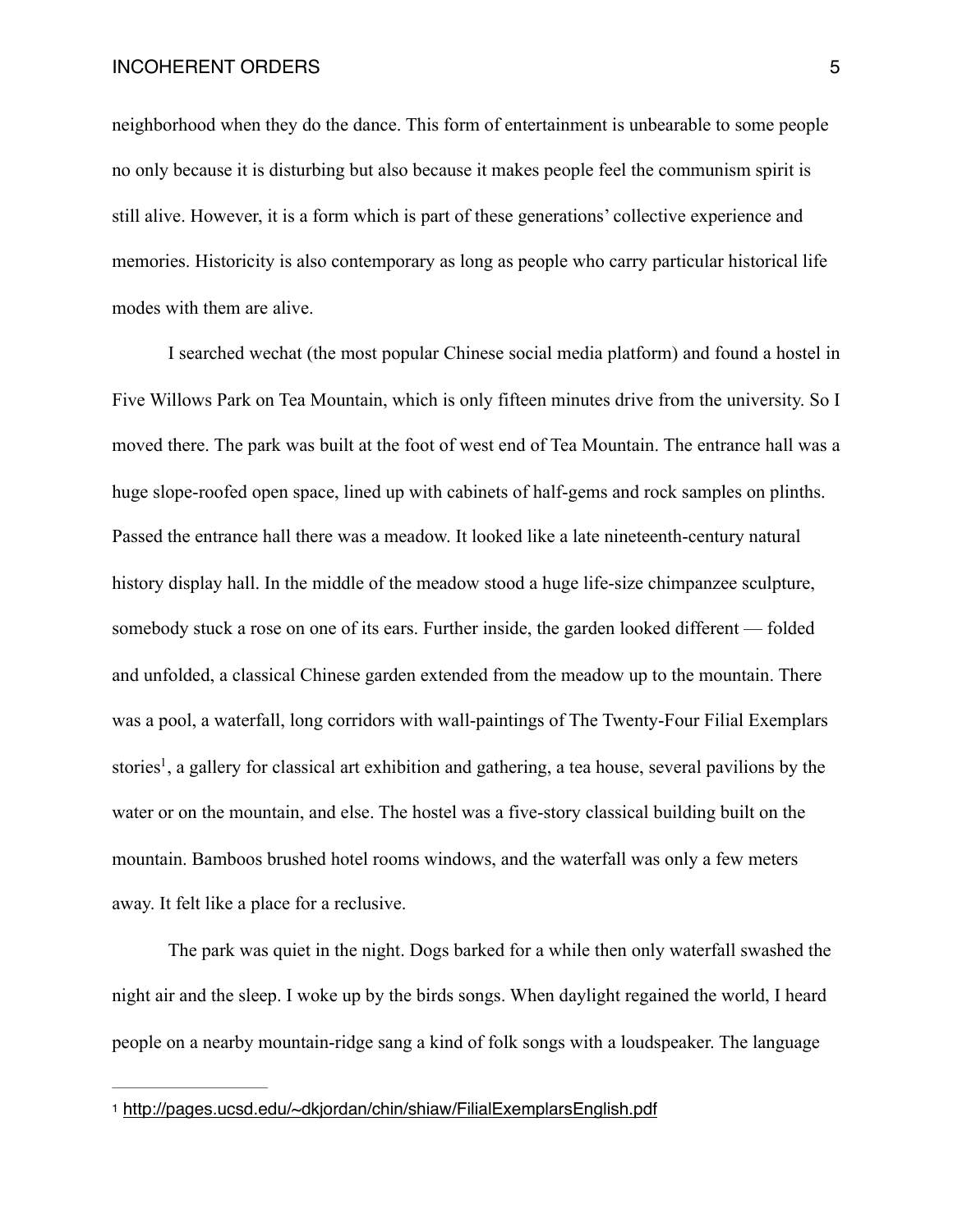was unrecognizable. Later my friend told me it is a type of local dramas sang in the local dialect, very old ones. It was a daily routine, villagers sang and listened to it between the breakfast and morning labor in the field or other business.

 After ten o'clock, the garden started to fill with noises. Groups of ladies dressed in classical Chinese costumes would pose on the bridge, by the pool or the waterfall, or clung to trees; and a photographer would take photos of them. The costumes were red and green — the symbolic colors of the socialism aesthetic taste; and they were cheaply made. It is similar to the cosplay seen in pioneer villages in North American. Just like the weird chimpanzee sculpture, they are signs of the spectacular cultural forms (Debord, 2017) appeared in the process of modernization and globalization since the 1980s. It also has the distinctive characteristics of the socialism cultural imaginations, belonging to a seemingly past era. Is it really the vestige of a bygone time? I wonder. Its presence is strange, displaced from both the time and space. It is a form that some people adhere to but there is no content within. This form without content is a deserted house that functions as a reservoir of unconscious collective memories, in which people can find some comfort. It is a comfort zone suspended between language (representation) and life (empirical knowledge).

 Outside of the park, passing a little stone bridge, a village spreads along a little river and up the mountain. Women washed clothes in the river. There were three old banyan trees by the riverside, they from five hundred to eight hundred years old. There was also an old *mei ren kao* on the riverbank — a local style wooden gallery with benches and rails for people to rest. In the streets, I met children went to or came back from schools on uniforms. One did not know if someone lives in one of the small houses in the village has a global business network. There was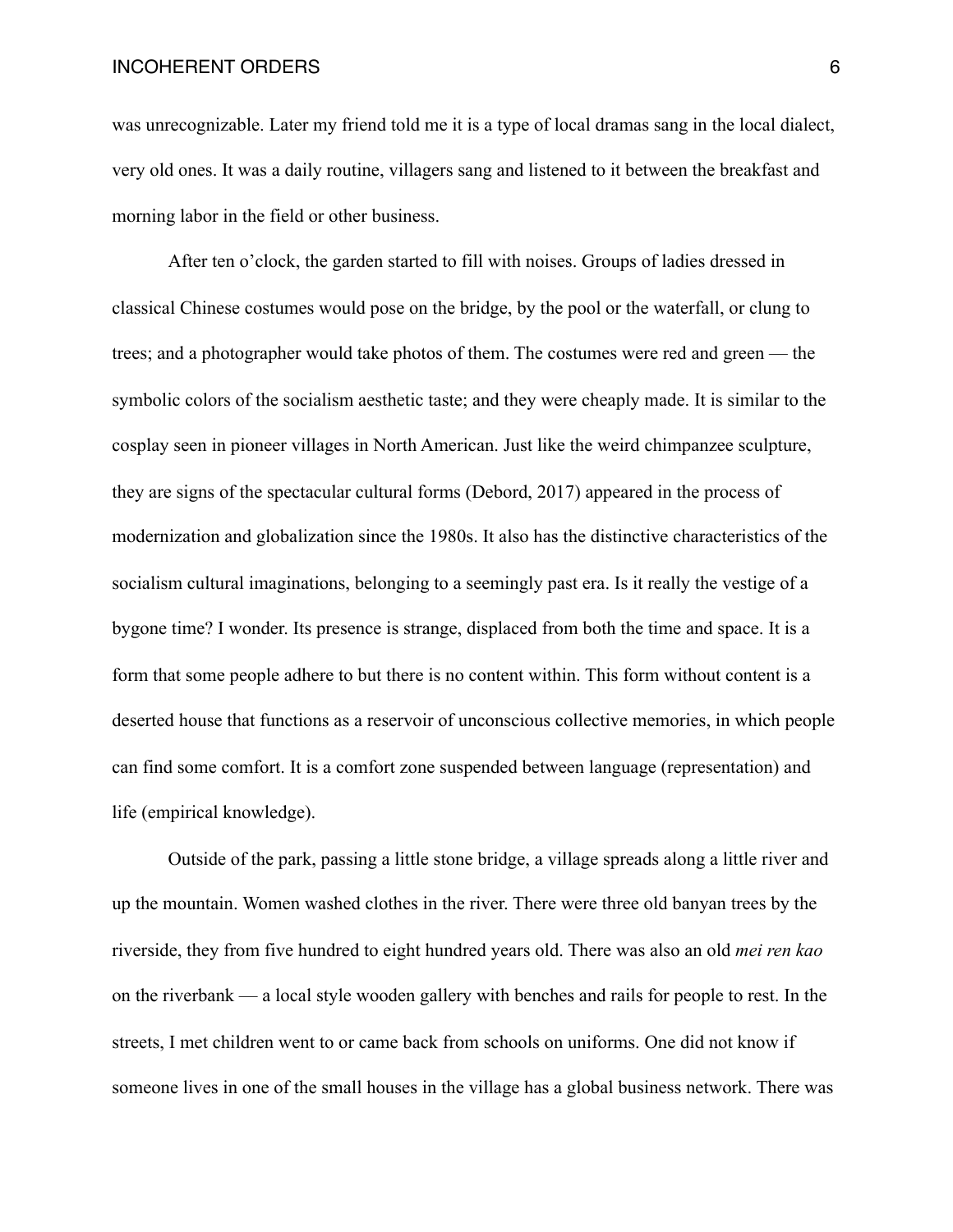one small restaurant selling rice-noodles and wanton soup; and two families used their parlor rooms as convenient stores. One day a girl I met in a shop complained to me: "Whenever anyone talks about Wenzhou people, they thought that Wenzhou people are rich and arrogant. They are wrong. In all the world and in anywhere, there is only a small percentage of rich people. Most people just live an ordinary life and many are still poor." Her words made me think how often the common knowledge is actually false, or at least partial.

 I read and studied in my hotel room most time, and would have a meal in the village and go for a walk along the river or up the mountain once or twice every day. During the walk, I often met some Taoism and Buddhism monks. Later I discovered more than half a dozen temples of Taoism, Buddhism, and also some unknown local religions scattered in the mountain. My friend told me there are hundreds of temples in Wenzhou and dozens of churches. Actually, there has been a large population of Christians in Wenzhou since the fourteenth century. Christianization began with the presence of Portuguese and later Dutch explorers and missionaries at the time. The temples were full of images, signs, symbols, aphorism, and stories. I had very limited knowledge of these things. One day I noticed a *fu wen* (Taoist magic scripts) on a lintel of a house, it was beautifully written. When I asked villagers around what does it say, nobody could answer me. They just told me the sign would drive away evil spirits and bring good lucks. It is a form that contains obscure content. The content is mystical and magic that could only be known by monks or some scholars. But it is also part of local people's life.

When I started to write this essay, I suddenly recognized the name of the park where I stayed came from the byname of Tao Yuanming (365?–427), who was the greatest Chinese poet and the forefather of Chinese hermetic poets. In his autobiography "Biography of Master of Five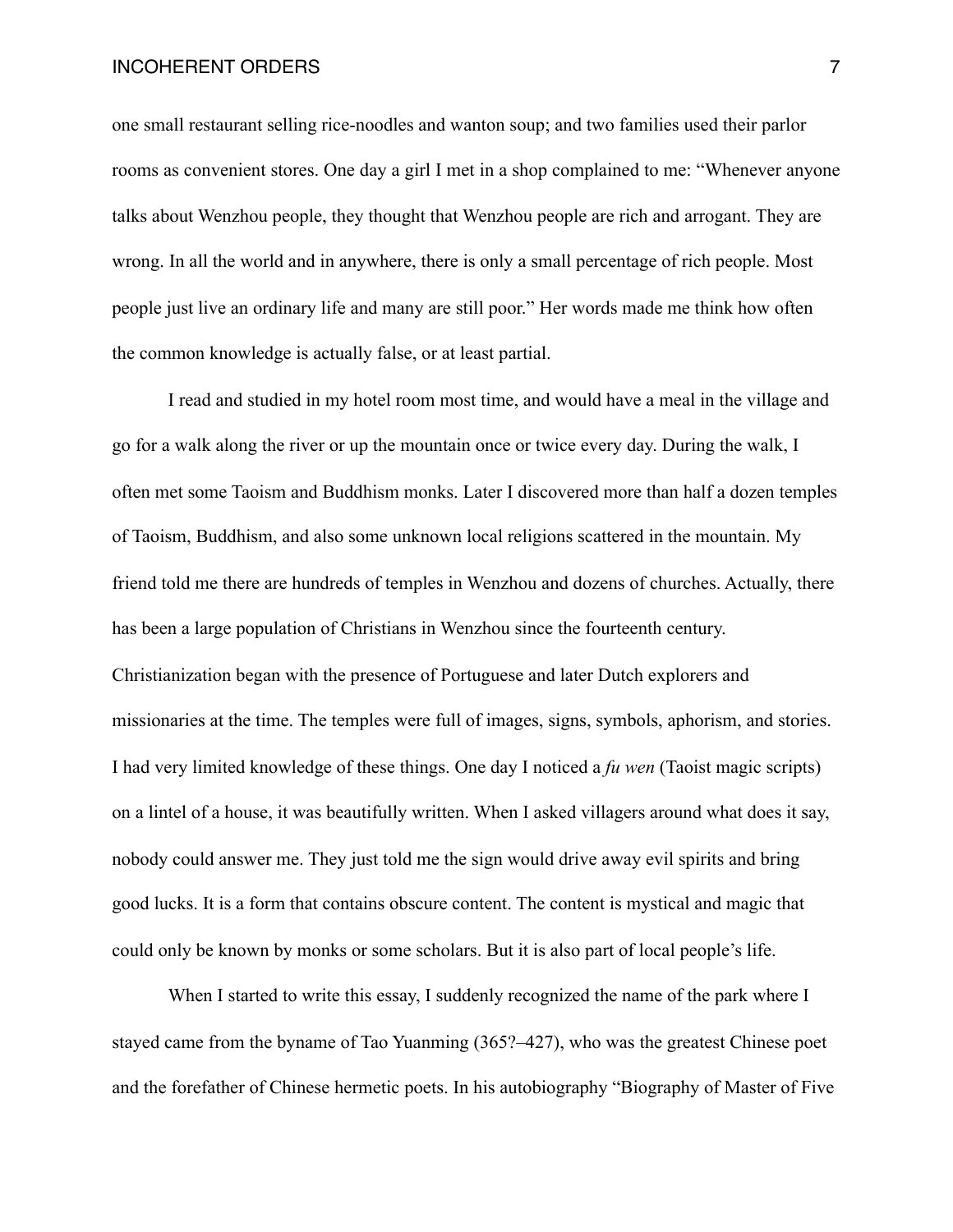Willows" he wrote: "We do not know where this master is from, nor do we have details of his family name or byname. Besides his house stand five willow trees, and thus he was so called (385)." Why the association of the name and the poet did not come to my mind when I was staying there? This puzzled me. It seemed that my consciousness was caged within a contemporary framework, so a name that has a specific traditional connotation would not come to life even though it should be so obvious.

 A few days after I arrived in Wenzhou, my friend came back and he took me to see some old places in the region. When we drove through mountains, I saw the real scenes of Chinese classical landscape paintings where tulle-like mists drifting in the verdant valleys. I recalled Wenzhou's name *Yong Jia* in ancient times. That old name reminded me that Wenzhou was actually the birthplace of Chinese landscape culture (manifested in poetry and paintings). These mountains once were written by Xie Lingyun (385–433), the earliest landscape poet. In one of his most famous poems "Stone Gate Mountain's Highest Peak", he described his meditations on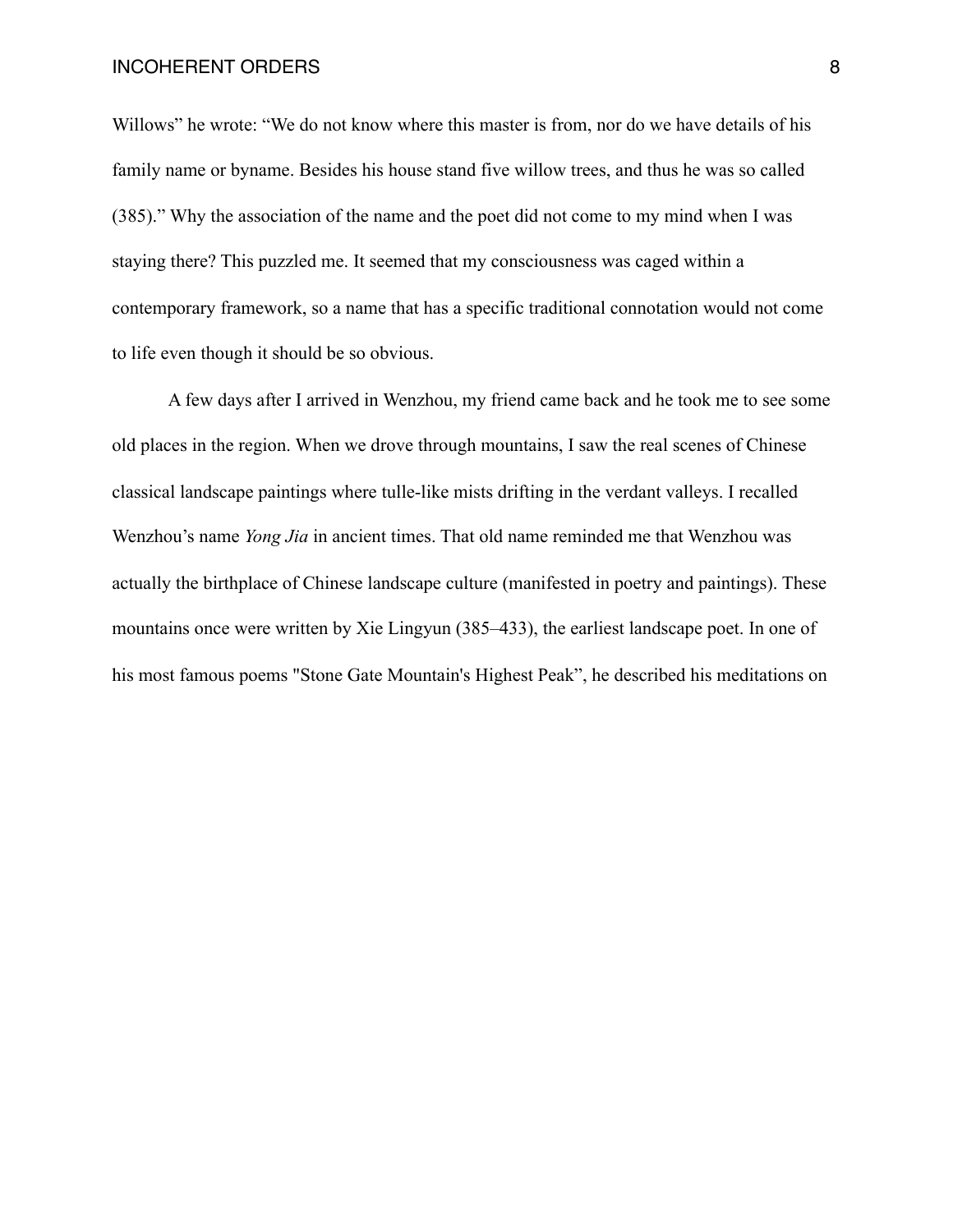<span id="page-8-1"></span>nature and the relationship between his inner pattern and the flux of things<sup>[2](#page-8-0)</sup>. The old name was vivified when I was truly in the represented scenes, and when language and things are together. When they are separate, the name would not come out naturally.

 In the trip, my friend took me to the coast of the East China Sea. We passed some ancient fortresses which were built to defend Japanese pirates from the fourteenth to the sixteenth century. Anyone who has some primary education knows the heroes who fought with Japanese pirates and how this history related to the close-up of sea borders in Ming Dynasty (1368–1644). But my friend told me that the history we have been taught was a fiction. There were not so many Japanese pirates at the time, actually, most pirates were people from Wenzhou or nearby

<span id="page-8-0"></span>[2](#page-8-1) "Stone Gate Mountain's Highest Peak" by Xie Lingyun

At dawn, staff in hand, I climb the crags, and by dusk settle among the mountains. Scarcely a peak rises as high as this hut facing crags and overlooking winding streams. Forests stretch before the mountain's open gate boulders heaped round its very steps. Mountains crowd around, blocking out roads. Trails wander into bamboo thickets. Visitors lose their way on coming up or forget the paths leading home when they descend. Raging torrents rush through the dusk, Monkeys howl throughout the night. Deep in meditation I hold the inner pattern, nurturing the Way, never severing from it. My heart is one with the autumn trees, My eyes delight in the flowering of spring. I inhabit the constant and await my end, Content to dwell in peace, accepting the flux of things. I only regret that there is no kindred spirit here to climb this ladder of sky and clouds with me

<http://www.hermitary.com/articles/ling-yun.html>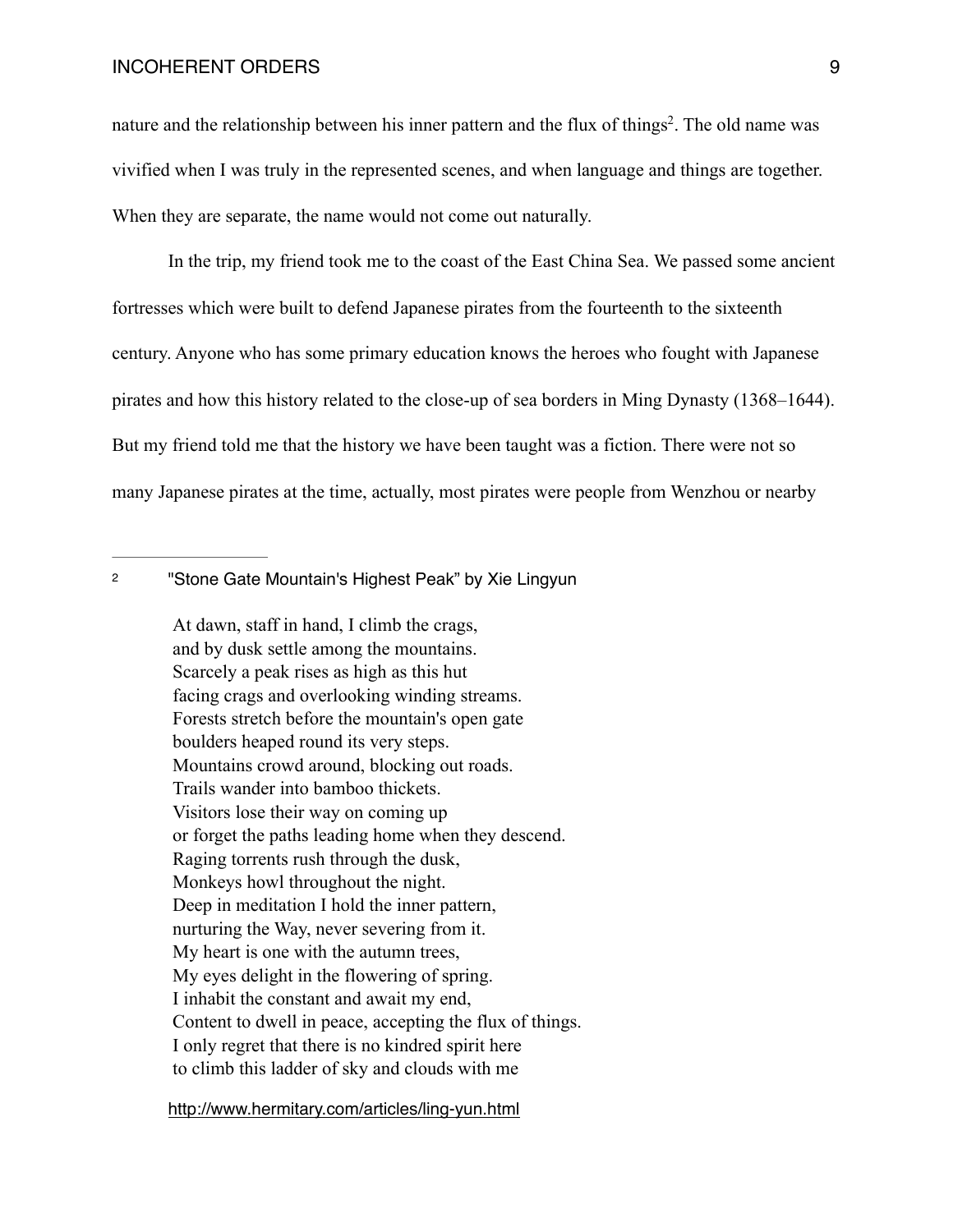areas. They were participants of the Age of Discovery. What do we know? We could learn what does a history tell, and even how does it tell; but how could we know the history that was not written, and not told by authorities?

 Another day I visited Wenzhou Museum which is the largest museum in the region. It was established in 1958. The major permanent exhibitions include historical exhibition, crafts art exhibition, and natural history exhibition. The model is a combination of the early Western modernism museums, the socialism museum, and the local components. This museum (and almost all the same type museums in China) structures its master narratives based on progressive historical views and scientific evolutionary theories. The Western progressive historical view has been integrated into the construction of Chinese nationalism master narrative, that is the "Five Thousand Years of Chinese Civilization" myth as described by Lu Di Yin (2012). In Wenzhou museum, the storyline of the permanent historical exhibition is "Five Thousand Years History of Wenzhou People". When Agnes Heller (2011) analyzed the Western modernity she coined the term "master narrative" as "an *arche* of a culture, which are stories to which people always return; and are the final or ultimate foundations of cultural imaginations (p. 129)." Unlike the Western master narratives that are based on the Christian belief and Greek-Roman historiography and philosophy which emphasize the individual's ethical and intellectual free choice (129); the modern Chinese master narrative of the Chinese civilization is created to cultivate the patriotism in people's mind. Its mechanism is propaganda education and is exerted on people. People lost their subjectivity when this master narrative is infused into their consciousness and become part of their unconscious worldview. A master narrative has to be believed and people have an emotional and ethical connection with it. As a compound of cultural essentialism and hegemonic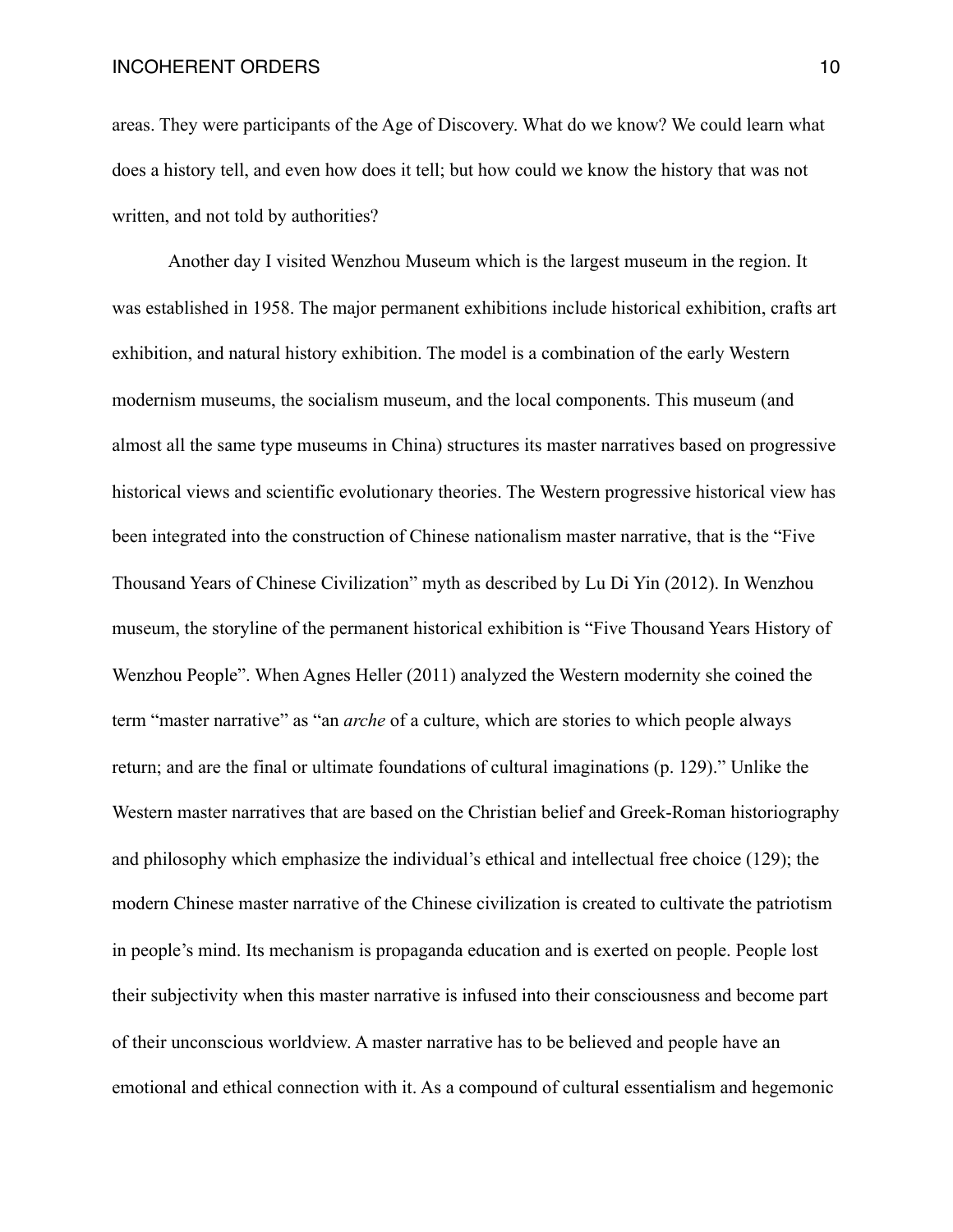brainwashing mechanism, the master narrative used in Wenzhou Museum is not like beliefs and imaginations of Confucianism, Taoism, and Buddhism which composed the foundations of more substantial Chinese master narratives; it is more like a pseudo-master-narrative which shaped people's mind and alienated people from their lives in contemporary time.

 The similar problem exists in the natural history exhibition in the museum, where the master narrative is based on scientific-evolutional theories. The earliest natural history museums in China were built by the Western naturalists and missionaries which were part of the global supply network of the Western world's natural objects collections (Xu Jian, 2016, p. 35-52). The kind of narrative has constituted the dominating public scientific knowledge for over a century, although it might have been challenged in scientific and intellectual worlds. The problem with it is that the classification system and interpretation schema embedded in this narrative do not correspond to the previous Chinese classifications and interpretations of nature which were deeply rooted in local culture and life. The current dominant scientific-evolutional narrative is the accepted knowledge which has made the specific local knowledge closely entwined with life marginalized. To complement this stiff and alienating knowledge system, Wenzhou Museum includes local marine lives samples. Although the display and the interpretation are still the stereotypes of the Western natural history museum, these local objects nonetheless create an emotional connection with local people, so the knowledge and life are connected.

## **Reflections**

 All these fragments of observations in Wenzhou are sources of my inquiries regarding knowledge, representation, and life. They are like Borge's Chinese encyclopedia as described in Foucault's *The Order of Things* which has no common locus and no coherence (2002). On one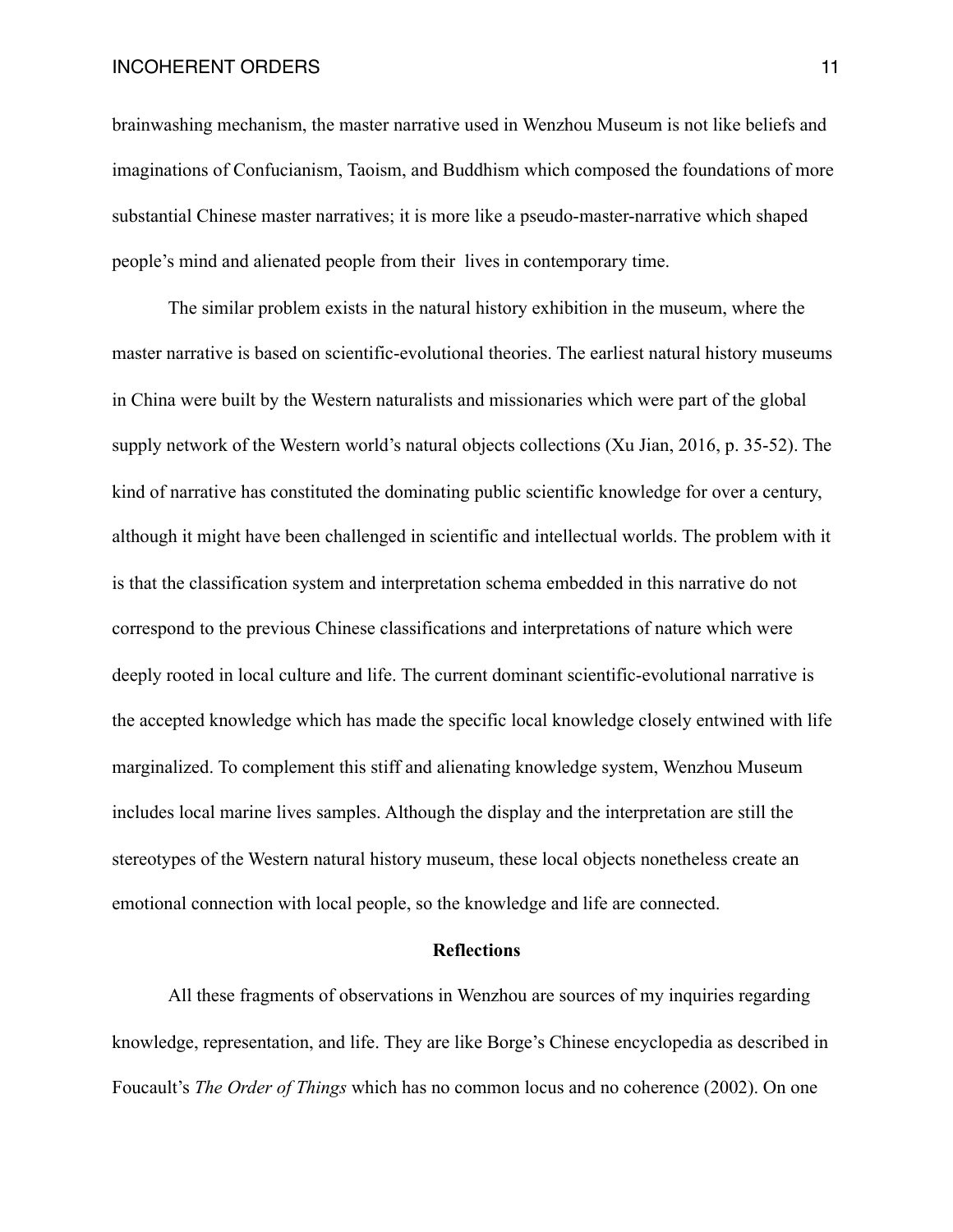hand there is the highly techno-state organized, socialism and neoliberalism characterized, modernized, and globalized contemporary social and life forms; on the other hand, there are layers deposits of various traditional and local social, cultural and life forms. Modern Western concepts and representations coexist with the socialism narratives and expressions, and other more ancient, substantial but obscure representation forms. The relationship between names, signs, language, and things are displaced or broken up.

### **Incoherent Orders**

 In Western culture, since the Renaissance Age, people tried to explain how they think about the world, the process is a continual constructing and deconstructing of the orders of thought that regulates the relationship between words and things. From encyclopedias and dictionaries to the structuralism and post-structuralism, and now the Google Era, people have struggled between ordering the infinity of the world according to certain epistemological systems, and liberating the thought from the infinity and impossibility of knowledge to infinity interpretations of a limited moments in the fluxes of the reality (Grois, 2016, p. 149-156; Law, 2004; Foucault, 2002). The "Imaginary Prisons" by Giovanni Battista Piranesi (2013), Borges's Library of Babel or the Garden of Forking Paths (2007), and Italo Calvino's Mr. Palomar who read a wave (2007) are all analogies of this struggle. In the Google Era where we are now, words attain to a democratic state, breaking the hierarchy of grammarian chains as described by Boris Groĭs, who termed it as "word clouds" where all words have extra-grammatical freedom and equality, and they can migrate freely. Discourses are only conditioned by the existing knowledge database.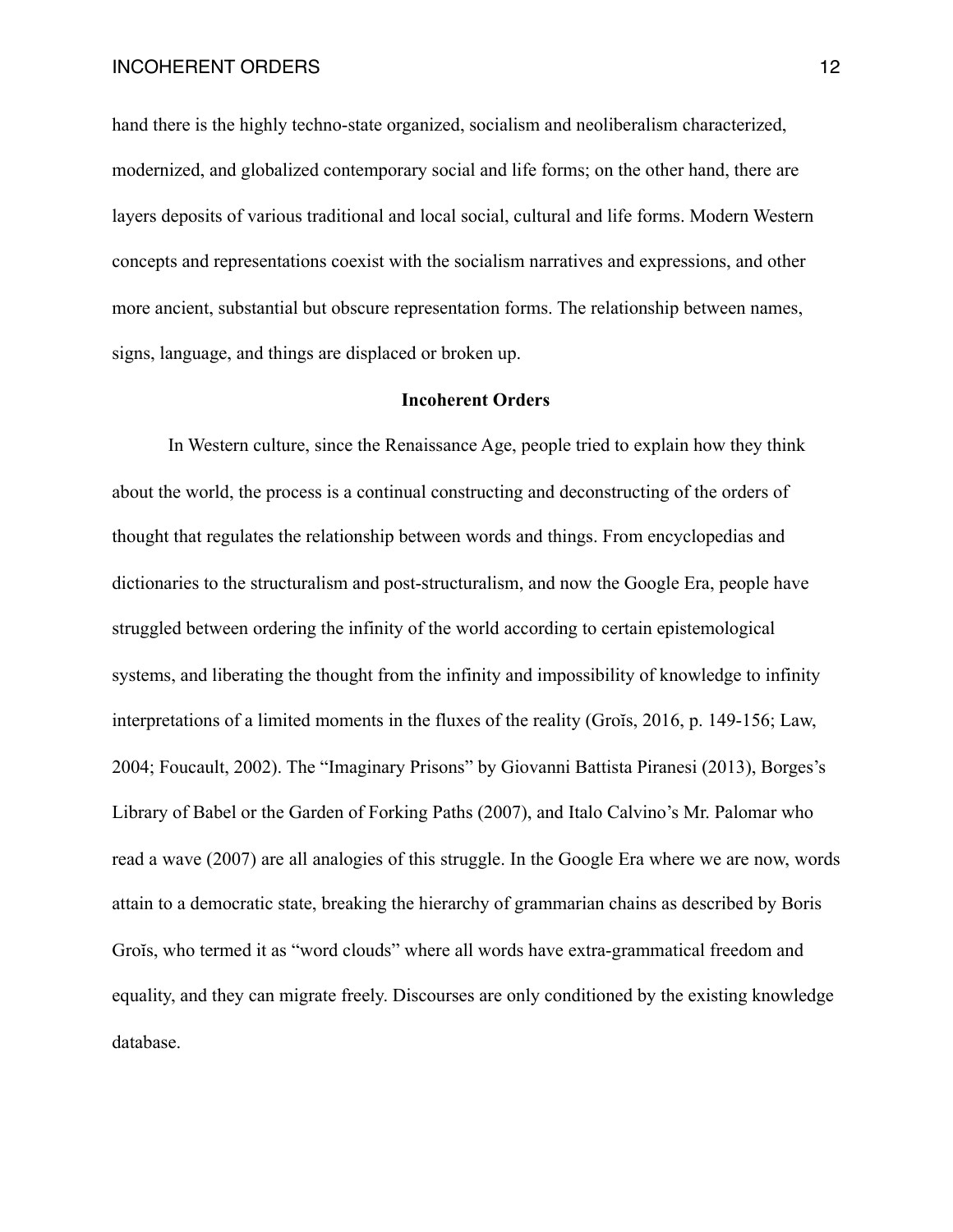The pre-Google era modernism orders, the Google Era globalized world order, together with the Chinese local and traditional orders, formed the triple-fold systems in contemporary China. These orders interact and contagion each other, but they do not share a common locus, they are juxtaposed. Foucault lived in the pre-internet world. But he had already perceived that our epoch is the epoch of space, and its essence is configuration.(1986, p. 22). However, the configuration is hierarchically deployed.

 In the information world, people live in a virtual reality which duplicates, overlaps and re-interprets the offline world. People have certain subjectivity although this subjectivity is also constrained by various political, social, cultural and technological orders. While within the order of the state socialism-capitalism system, one's subjectivity is relatively deprived. Narratives are enforced on and unconsciously built-in people's mind. People do not believe in what is said, but their consciousness and expressions of emotions and senses are shaped and dominated by the propaganda. The vast blankness of content and the absence of subjectivity make the form the only content. This is what lies behind the phenomena such as the Square Dance and the exotic costume-dressing ladies pose for pictures. Propaganda is the most powerful strategy of controlling of people created by the dictatorship mechanism which is an extreme state of the modernism. It created several generations of people who have lived with forms without content. The state is still trying to strengthen this mechanism to create future generations who will continually be deprived of their subjectivity. The traditional culture although is more deeply rooted in and more intimate to people's life, nevertheless, it has been marginalized or manipulated by both the modernism and the state power. It is the realm that has been driven to the half-aphasia state.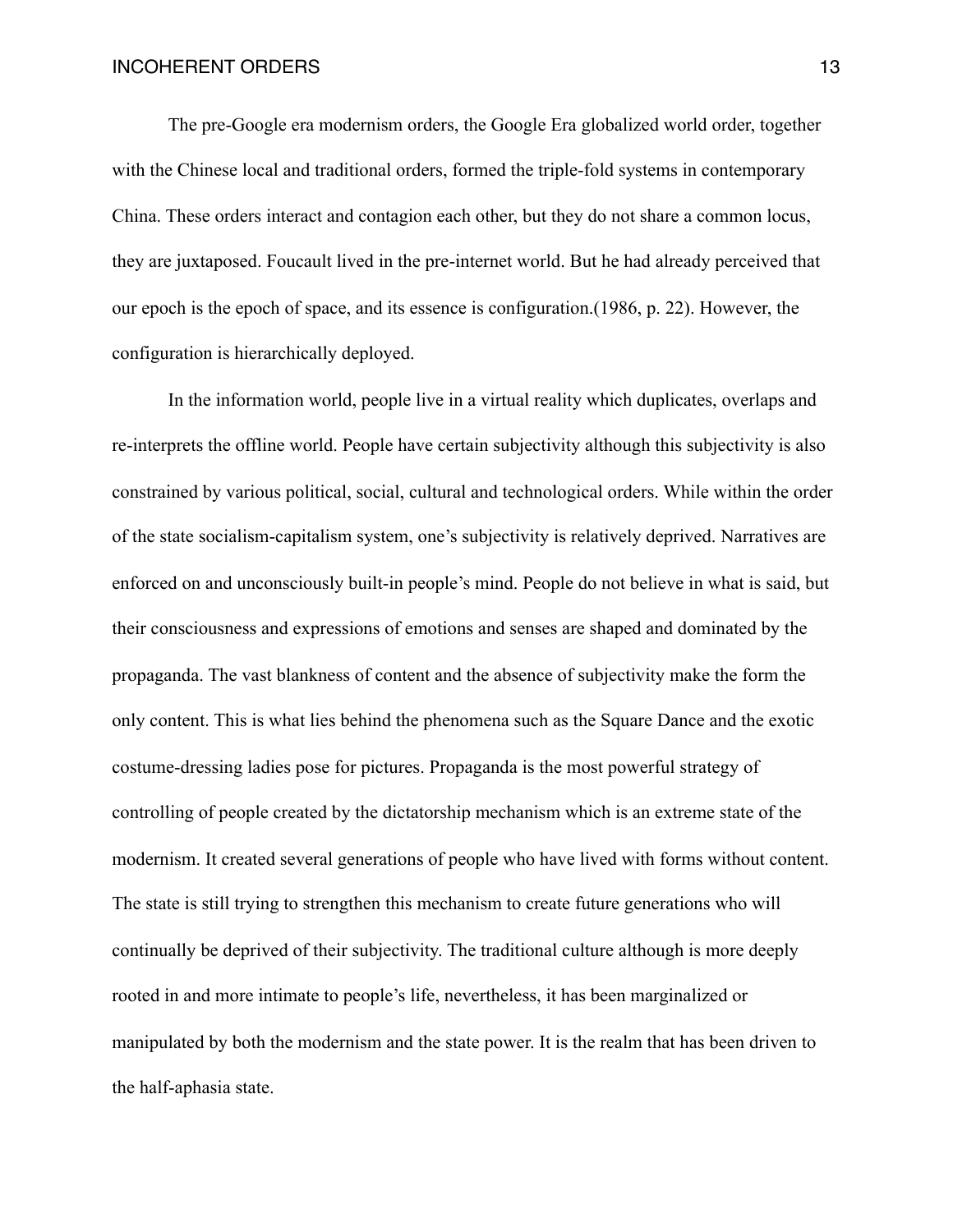There also exists a generation gap. People who were born in the countryside and grew up before the Cultural Revolution era tend to cling to traditional forms of life. People who grew up and were educated during the Cultural Revolution era have been accustomed to life forms without content; and as they are in their primal age holding powers in the country, they are trying to duplicate the world they were framed to control the contemporary world. This explains the current return of the conservatism in China. The younger generations migrate away from both the traditional and the state-socialism orders, they delve into the information age where they create their own subjectivity. Although this virtual world is based on algorithm and grammar, words and numbers, interpretations of interpretations, and representations of representations; nonetheless, the content and the form do not invalidate each other.

<span id="page-13-1"></span> This contemporary configuration is unlike the co-existence of multiple epistemological fields(*episteme*) (Foucault, 2002; Potts, 2011)<sup>[3](#page-13-0)</sup> in ancient China, which is essentially a complementary deployment of different *episteme*. By looking at the concepts of naming in different Chinese classical schools, one can see how different *episteme* occupied different sites and complemented each other in private and social lives.

 Confucius (551 BC -479 BC) thought that one obtains knowledge through investigating things. The knowledge thus gained will be the foundation to cultivate and regulate one's thoughts, heart, oneself as an ethical person, and then his family, state, and ultimately enable people to build a kingdom regulated by virtue (The Great Learning). It is comparable to the concentric order of the Middle Age in Europe. Italian poet Eugenio Montale said that Dante is

<span id="page-13-0"></span>[<sup>3</sup>](#page-13-1) In addition to Foucault's definition of *episteme* in his preface (p. xxiii) to *The Order of Things*; David L. Potts gave an insightful analysis of the word in his essay "Knowledge and Power in Foucault" (2011).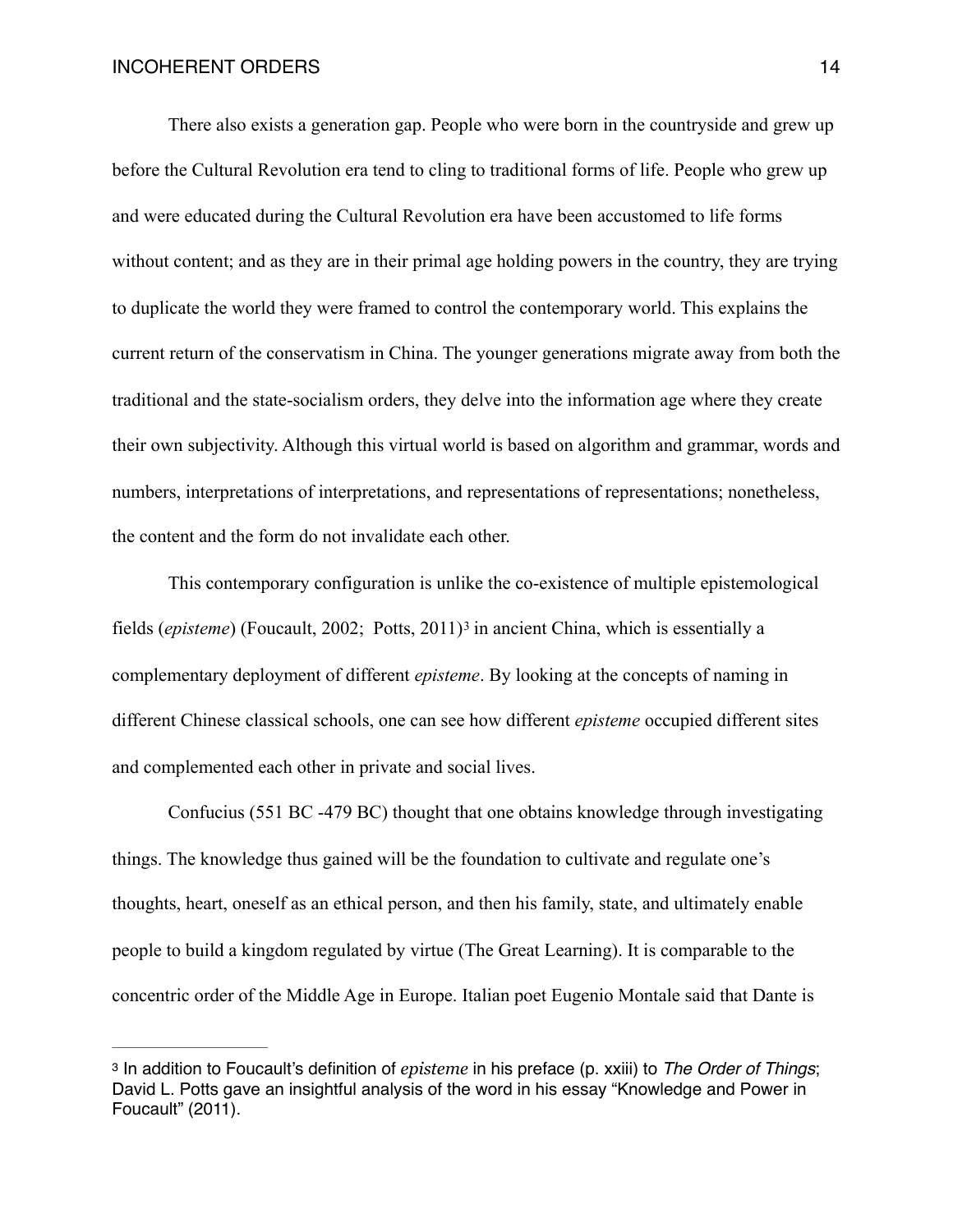the last concentric poet who brought the Middle Age to a close, when the coming of the encyclopedism can no longer create a universe but only an immense amassing of notions of a provisional character, in a perpetual expansion (151-153). Comparable to the pre-encyclopedism age in Europe, Confucianism holds the individual and the society together through an episteme that is based on empirical knowledge and transforms the knowledge with ethical and poetic connotations.

 While this *episteme* had organized Chinese culture and society efficiently over two thousand years, people were not satisfied with being dominated by this ethical-social organization, they wanted to find the freedom of life when Confucianism failed to provide it. Zhuang Zi offered an alternative choice. The freedom is to understand the relationship between constraints and the infinity, and the nameable and the unnameable; thus he could find the freedom that is not suppressed by the hierarchy and prejudice of words. The paragraph quoted below illustrate beautifully what Zhuang Zi perceived as the freedom.

… To have a name and a real existence — that is the condition of a thing. Not to have a name, and not to have real being — that is vacancy and no thing. We may speak and we may think about it, but the more we speak, the wider shall we be of the mark. Birth, before it comes, cannot be prevented; death, when it has happened, cannot be traced farther. Death and life are not far apart; but why they have taken place cannot be seen. That someone has caused them, or that there has been no action in the case are but speculations of doubt. When I look for their origin, it goes back into infinity; when I look for their end, it proceeds without termination. Infinite, unceasing, there is no room for words about (the Dao). To regard it as in the category of things is the origin of the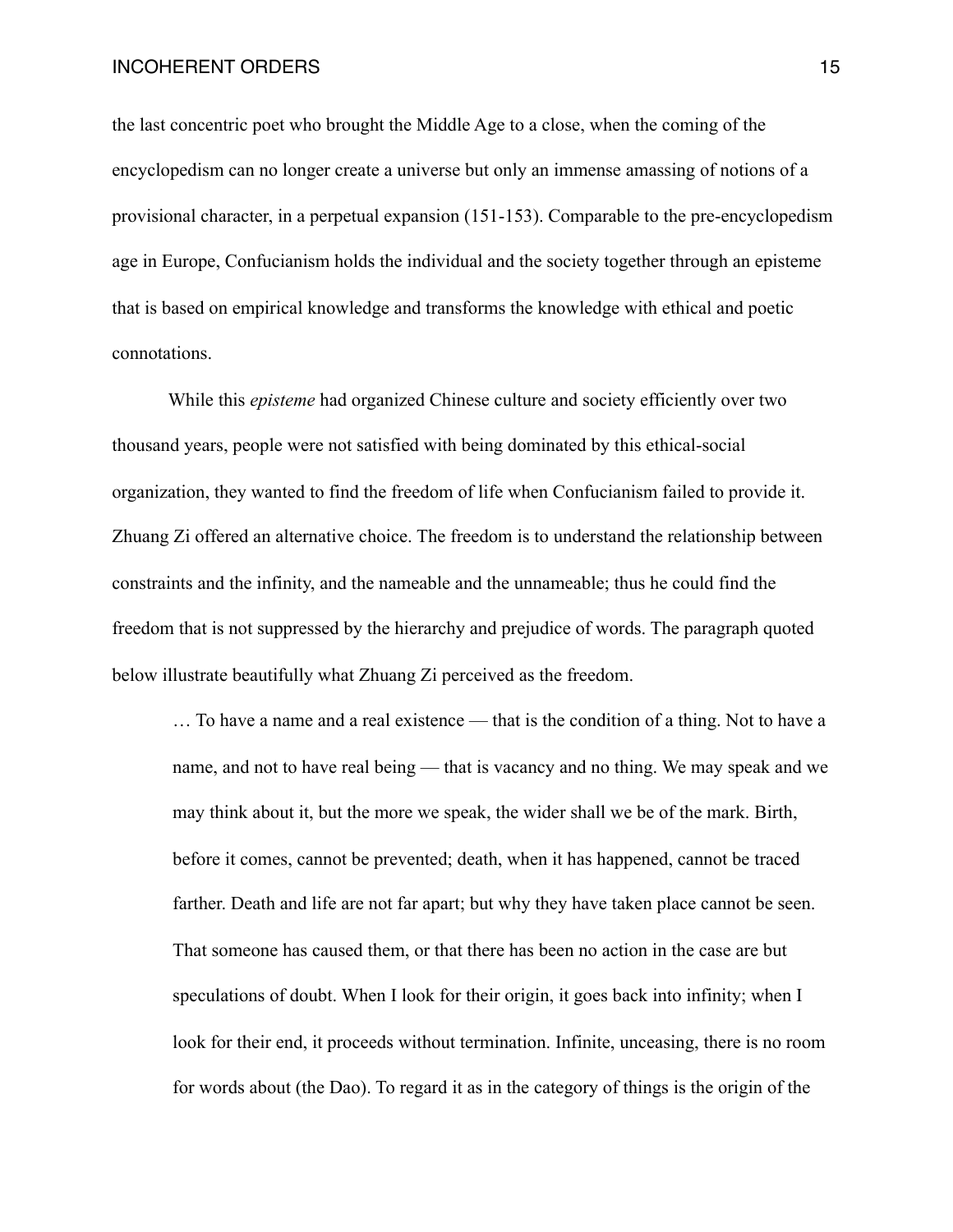language that it is caused or that it is the result of doing nothing; but it would end as it began with things. The Dao cannot have a (real) existence; if it has, it cannot be made to appear as if it had not. The name Dao is a metaphor, used for the purpose of description. To say that it causes or does nothing is but to speak of one phase of things, and has nothing to do with the Great Subject. If words were sufficient for the purpose, in a day's time we might exhaust it; since they are not sufficient, we may speak all day, and only exhaust (the subject of) things. The Dao is the extreme to which things conduct us. Neither speech nor silence is sufficient to convey the notion of it. Neither by speech nor by silence can our thoughts about it has their highest expression (Ze-Yang).

 Laozi, on the other hand, contemplated the relationship between the world exists outside of human knowledge and the world that is conceived by human knowledge. He said: "The name that can be named is not the enduring and unchanging name. (Conceived of as) having no name, it is the Originator of heaven and earth; (conceived of as) having a name, it is the Mother of all things (Tao Te Ching)".

 From a very different and purely metaphysical approach, Gongsunlongzi also probed naming and things. In his metaphysical article "On Naming" he argued:

- The thing is nothing else but what is named; but the naming is not what is named.
- If there is no naming in the world, the thing will not be the thing. What is not named is the world, but is the thing the naming?

 There is also one aspect needs to mention. In Chinese culture, people consciously left a realm untouched by language reserved it to rituals and other more primeval forms of representations. In *The Analects* there is an entry: "The subjects on which the Master did not talk,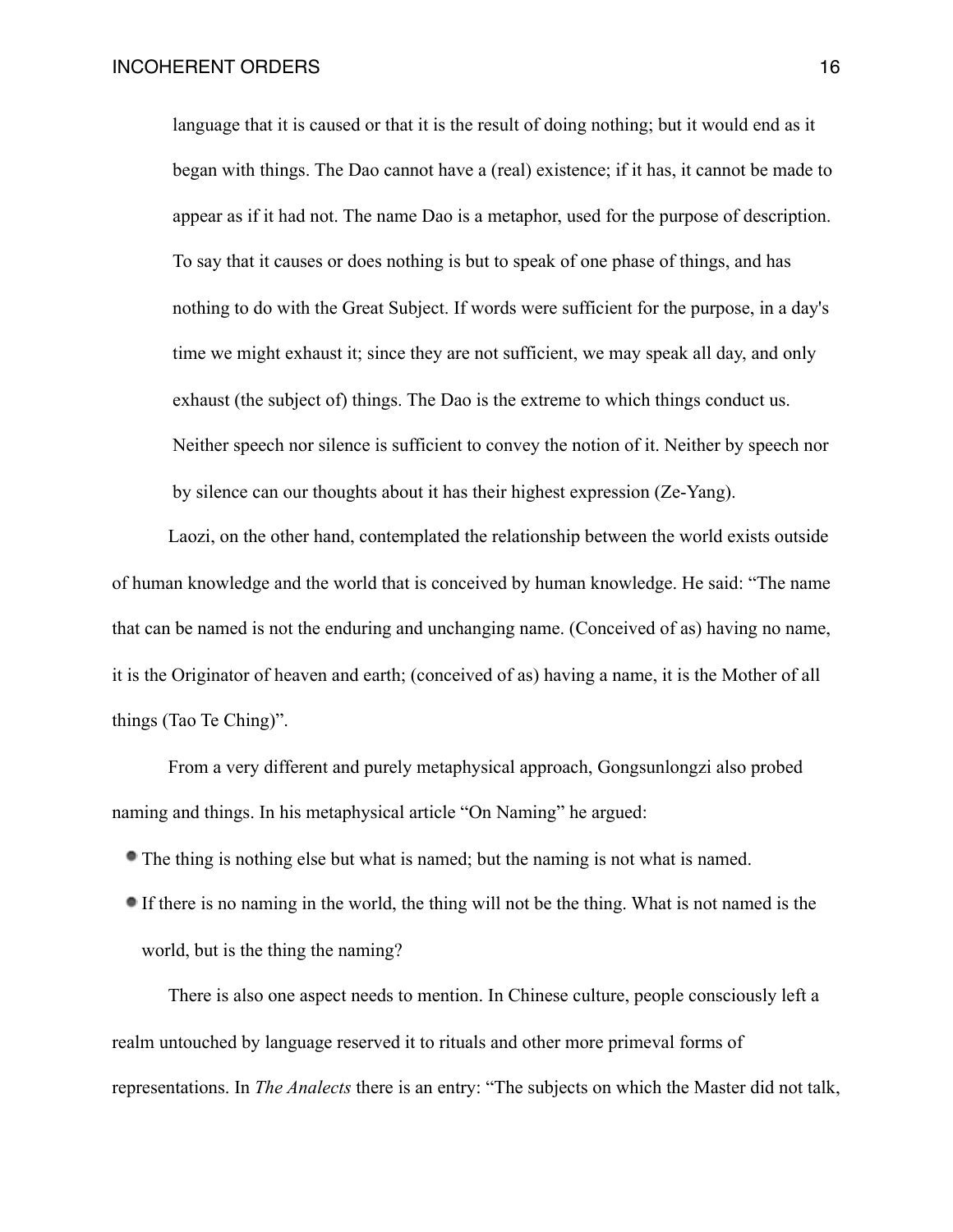were: extraordinary things, feats of strength, disorder, and spiritual beings." By not talking about the eccentrics; and not naming, defining, and describing these things, Confucius left a world be with itself and not to alter it and control it, thus allowing the relationship between people and the infinity of the world open.

 There were dozens of other schools and clans of religious or metaphysical thoughts established in China. Some were more significant and determinant; some were more hidden and obscure. They all merged with and distinguished from each other over the time, and constructed a complementary world order in ancient China and enabled it with great adaptability and flexibility until the modernism dissected this world and its orders.

### **Aphasia as the Comfort Zone**

 In another section of Zhuangzi, he discussed the ideal world order of no-name. He used the analogy of the talk of villages.

Hamlets and Villages are formed by the union — say of ten surnames and a hundred names, and are considered to be (the source of) manners and customs. The differences between them are united to form their common character, and what is common to them is separately apportioned to form the differences… So it is that the mounds and hills are made to be the elevations that they are by accumulations of earth which individually are but low. (So also rivers like) the *Jiang* and the *He* obtain their greatness by the union of (other smaller) waters with them. And (in the same way) the Great man exhibits the common sentiment of humanity by the union in himself of all its individualities. Hence when ideas come to him from without, though he has his own decided view, he does not hold it with bigotry; and when he gives out his own decisions, which are correct, the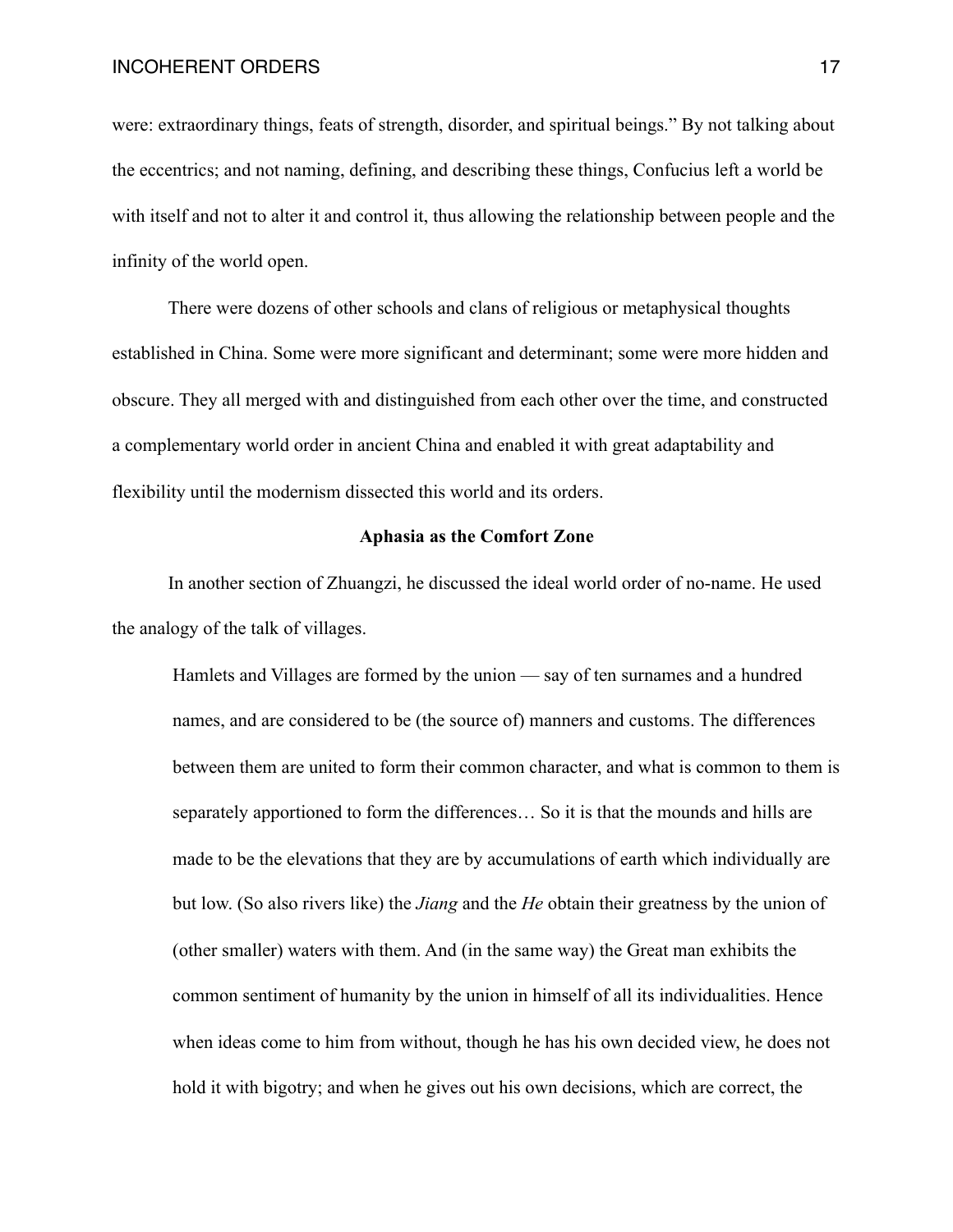views of others do not oppose them… All things have their different constitutions and modes of actions, but the Dao (which directs them) is free from all partiality, and therefore it has no name. Having no name, it therefore does nothing. Doing nothing, there is nothing which it does not do. Each season has its ending and beginning; each age has its changes and transformations; misery and happiness regularly alternate. Here our views are thwarted, and yet the result may afterwards have our approval; there we insist on our own views, and looking at things differently from others, try to correct them, while we are in error ourselves. The case may be compared to that of a great marsh, in which all its various vegetation finds a place, or we may look at it as a great hill, where trees and rocks are found on the same terrace. Such may be a description of what is intended by "The Talk of the Hamlets and Villages. (Ze-Yang)"

 In this ideal world, The differences form a union by their commonness, but each will not superimpose on the other and keep their distinctiveness. The Great Man would open to the difference and not employ his prejudice. It is an attitude that is open, friendly, free, and relaxing. This ancient prototype of thinking finds its contemporary echo in Giorgio Agamben, who thought that the current struggle of the human being is that between whatever state-techno mechanism and the nonstate (humanity). All people on the earth now are trying to recover the position of a remnant (Agamben, 2016; and "Marginal Notes on Comments on Society of the Spectacle"). This state of nonstate and the position of a remnant could only be found in what I have observed as forms without content and language that is displaced (temporarily) from things (its contexts). It is the state of aphasia from which people try to find the voice and the word.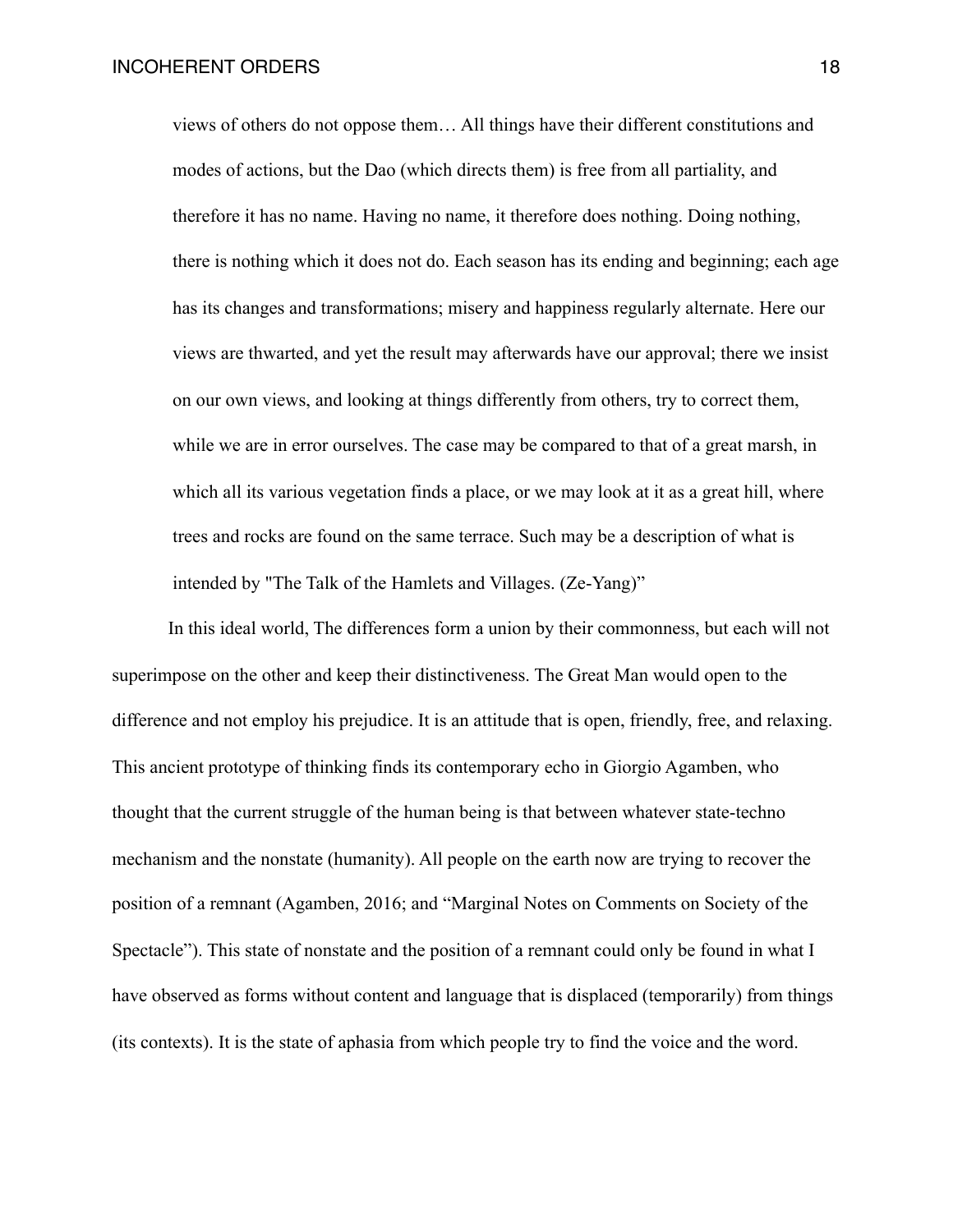In an interview with ArtWorld, Beijing based artist Liang Yuanwei talked about how she has been inspired by the art of Dunhuang Caves. She said:

 When we went to school as children, we could not understand our own civilization, and indeed there were no ways to understand it. Our ways of thinking and solving problems were all from the West. When we grew up we went back and tried to understand. It took a long time, because these past treasures are not connected to one's daily life, and the education was totally absent. The family could not provide any support too, because the connection with the past had been broken up since our parents' generation. Even the architectures that we live in have no more than ten years' history. There are no traces of the past in life, we are living completely in a floating state. In the northwestern region, the mountains where the temple was built were still there, so do the topology and the landscape, and four seasons still shift. In Roma, if you walk out you will see things that have existed more than two hundred years. Upstairs people use things that were made in the seventeenth century, so did the floor and the door. The public spaces where you move around have at least two hundred years history. So there does not have a sense of the rupture, and there are many museums. All these things enable people to live in a continual, unbroken and complete line (2018).

 Her reflections genuinely represent what I described as aphasia in Chinese society that appeared as early as the Cultural Revolution time, and has become worsened since the neoliberalism, state-capitalism, and globalization have become the hegemonic power. All over the world, only scientific systems connect and control people. This is how Wenzhou University was planned and built; why more than 1.5 million migrant workers were evicted from Beijing in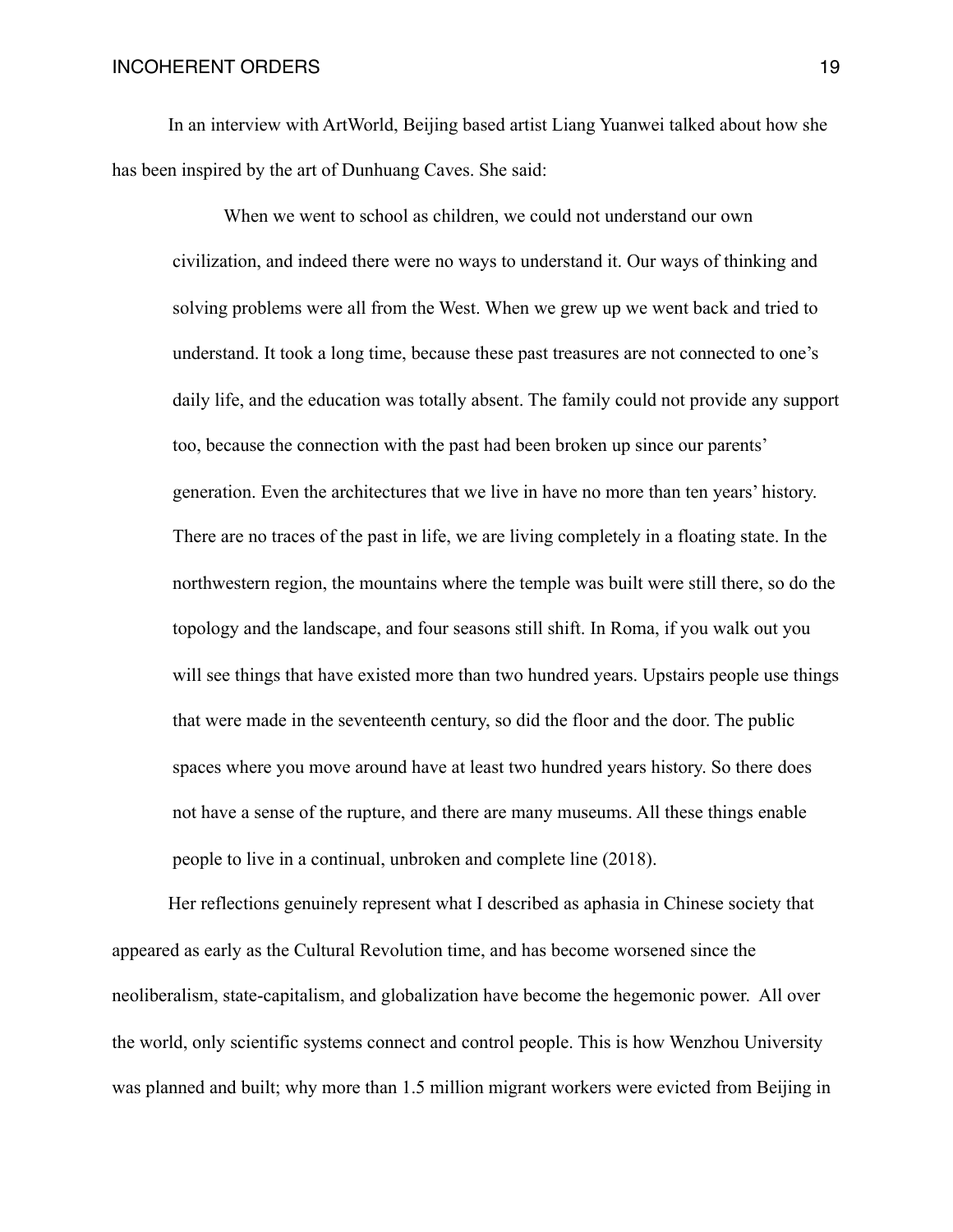last winter to make space for an ideal, beautiful, and high-end capital blueprint; and how the lovely village where I sojourned in Wenzhou will be demolished for a new highway, in order to bring people to enjoy the beauty of the mountains! Human beings have become dots to be put somewhere on a grid, completely utilized. Knowledge does not relate to life and happiness. If one wants a knowledge to become relevant to one's life, one has to regain subjectivity of the knowledge; and not let the knowledge forced upon oneself. It has to become one's own knowledge, experience, happiness, wisdom, and freedom.

 Foucault revealed unspoken orders of a middle region which is fundamental to a culture. He believed things in this region (*aphasiacs*) still have their orders and regularities which can be discovered. In local rituals, customs and forms of life where language is dormant or hidden, signs and forms function as comforting elements. When a name meets its place and all the content it contains revived, just like when I recalled Tao Yuanming and Xie Lingyun, the aphasia finds its voice. Friedrich Hölderlin's words is a testimony to this *recherche* of the truth and comfort in aphasia: "There's a precious sense of well-being in us when our inner life thus draws strength from what is its material, differentiates itself, and establishes truer inner relationships, and our mind gradually comes of age to bear arms. (1990)"

 Although Foucault denied his study was conducted as a historian of science; undoubtedly, the book has a historical perception. And each historical period he examined has some distinctive characters that make it different from other periods. Foucault's view amplifies certain aspects and characters of a time but also covers or eclipse some. Alexandre Lianeri argued that the Western historical thought should be located in a global and pluralized network of concepts, and criticized Foucault's emphasis on models failed in changing the existing hierarchy order (2011,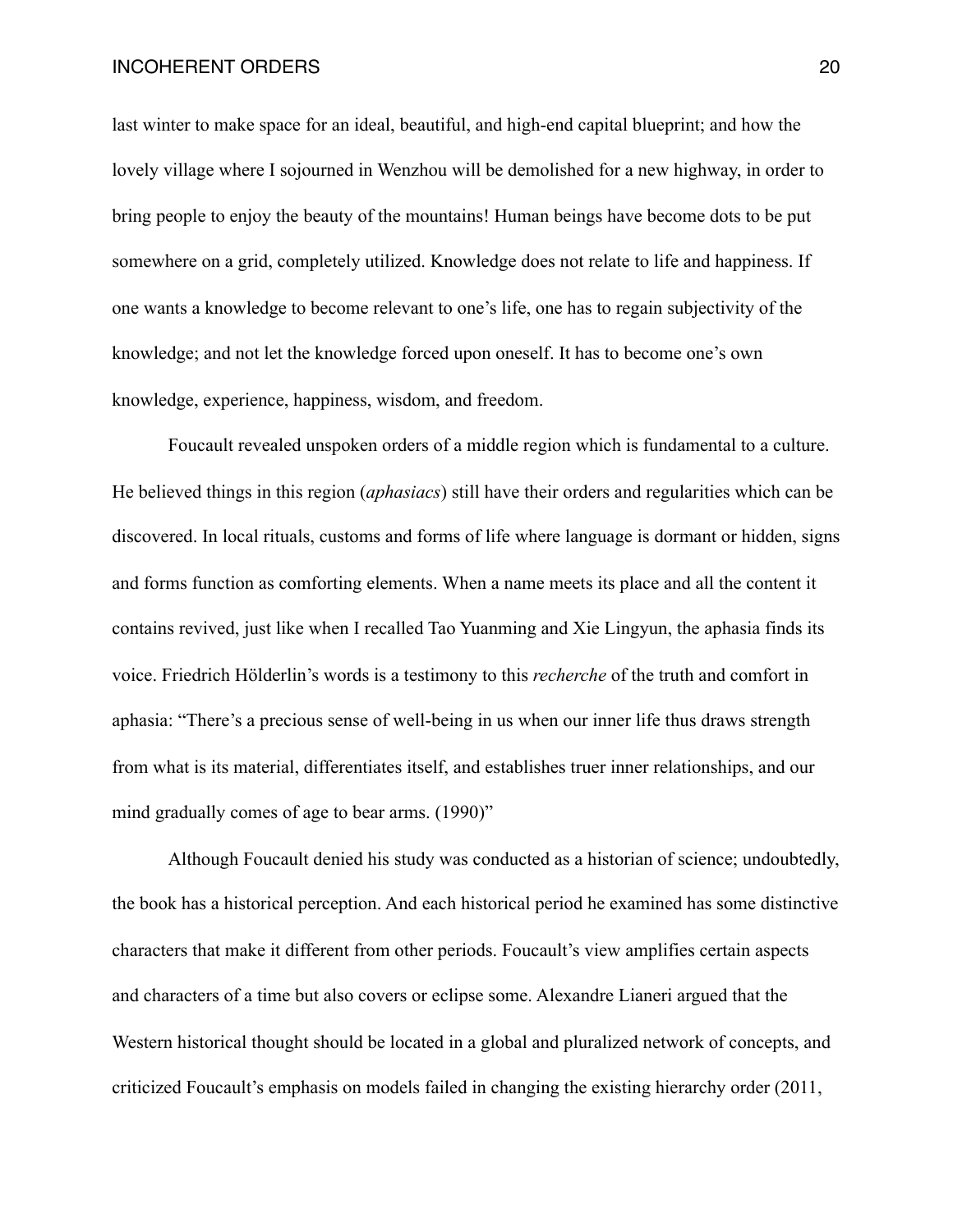p.24). In other words, the Western historical thought was more diversified and richer than Foucault revealed in any historical period. There are also some other critical analysis or views of Foucault's thought. For example, David Macey thought that archaeology ignores individuals and their histories (1993, p. 163); Gayatri Chakravorty Spivak used her concept of subaltern to criticize the "epistemic violence" (2012); and Groĭs found that the infinity possibility of interpretations of words make the question of meaning becomes impossible (2016, p.150). To conclude my sojourn on the topic: in order to reveal the dormant and silent things from their historical and local caves, we will need to go further from Foucault and other post-structuralists. Because these things are important for those who find comfort in aphasia which is deeply entangled with a society's inherent life.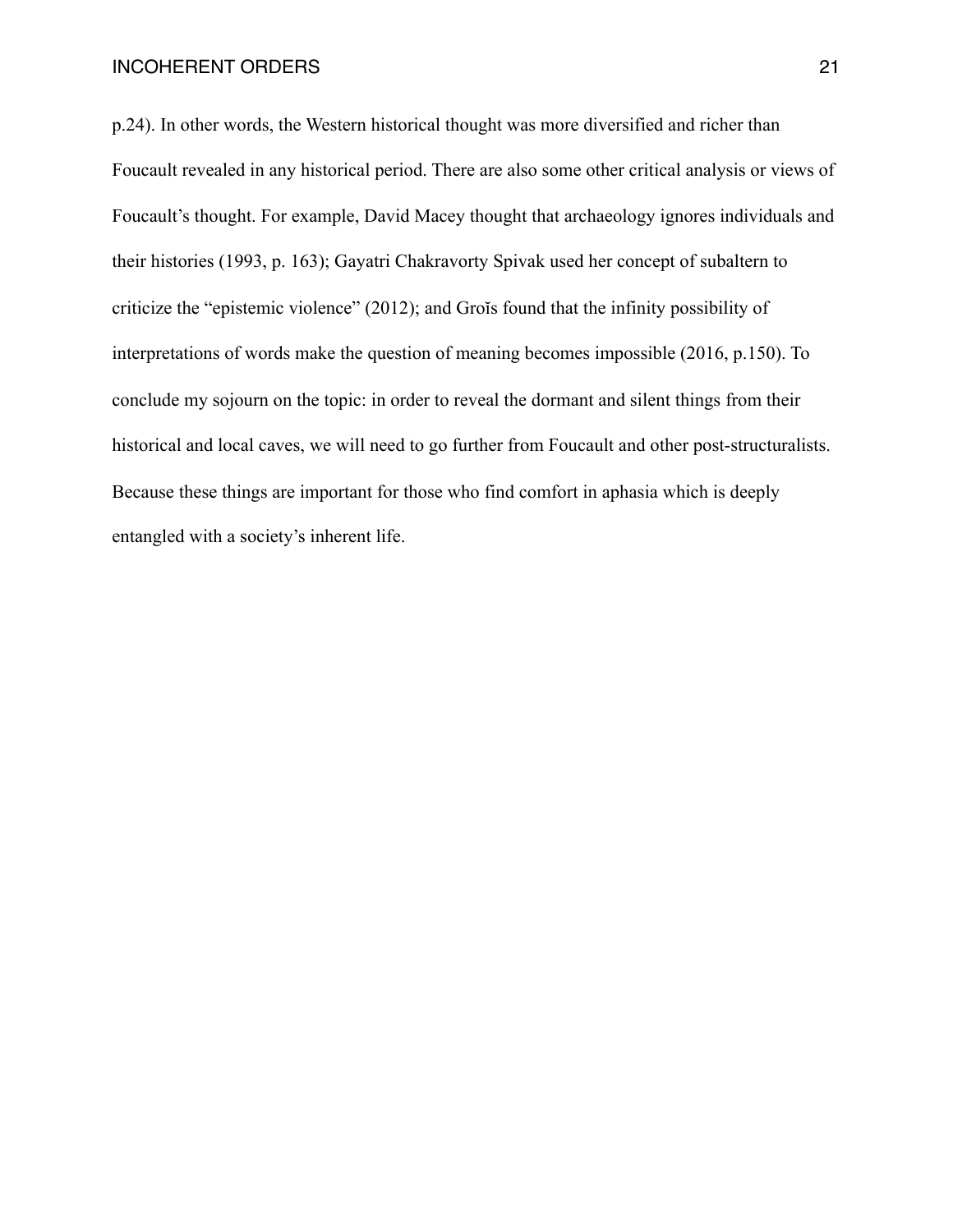### References

- Agamben, G. (n.d.). Marginal Notes on Comments on Society of the Spectacle: Giorgio [Agamben. Retrieved April 16, 2018, from https://libcom.org/library/marginal-notes](https://libcom.org/library/marginal-notes-comments-society-spectacle-giorgio-agamben)comments-society-spectacle-giorgio-agamben
- Agamben, G. (2016). *The use of bodies* (A. Kotsko, Trans.). Stanford, CA: Stanford University Press.
- Borges, J. L., & Yates, D. A. (2007). *Labyrinths: Selected stories & other writings* (J. E. Irby & W. Gibson, Trans.). NY, NY: New Directions.

Calvino, I. (2007). *Mr. Palomar* (W. Weaver, Trans.). Toronto: L & OD.

- Confucius. (n.d.). Confucianism Chinese Text Project Dictionary/Confucianism/The great [learning \(D. Sturgeon, Ed.; J. Legge, Trans.\). Retrieved April 16, 2018, from https://](https://ctext.org/liji/da-xue) ctext.org/liji/da-xue
- Confucius. (n.d.). Chinese Text Project Dictionary/Confucianism/The Analects/Shu Er (D. [Sturgeon, Ed.; J. Legge, Trans.\). Retrieved April 16, 2018, from https://ctext.org/](https://ctext.org/dictionary.pl?if=en&id=1271#s10020822) dictionary.pl?if=en&id=1271#s10020822
- Debord, G. (2012). *The society of the spectacle* (D. Nicholson-Smith, Trans.). New York: Zone Books.
- Gongsonglongzi. (n.d.). Chinese Text Project Dictionary/Gongsunlongzi/On Naming (D. [Sturgeon, Ed.; Y. Zhou, Trans.\). Retrieved April 16, 2018, from https://ctext.org/](https://ctext.org/gongsunlongzi/zhi-wu-lun) gongsunlongzi/zhi-wu-lun
- Groĭs, B. (2016). *In the flow*. London: Verso.
- Hölderlin, F., & Santner, E. L. (1990). *Hyperion and selected poems.* New York, NY: Continuum.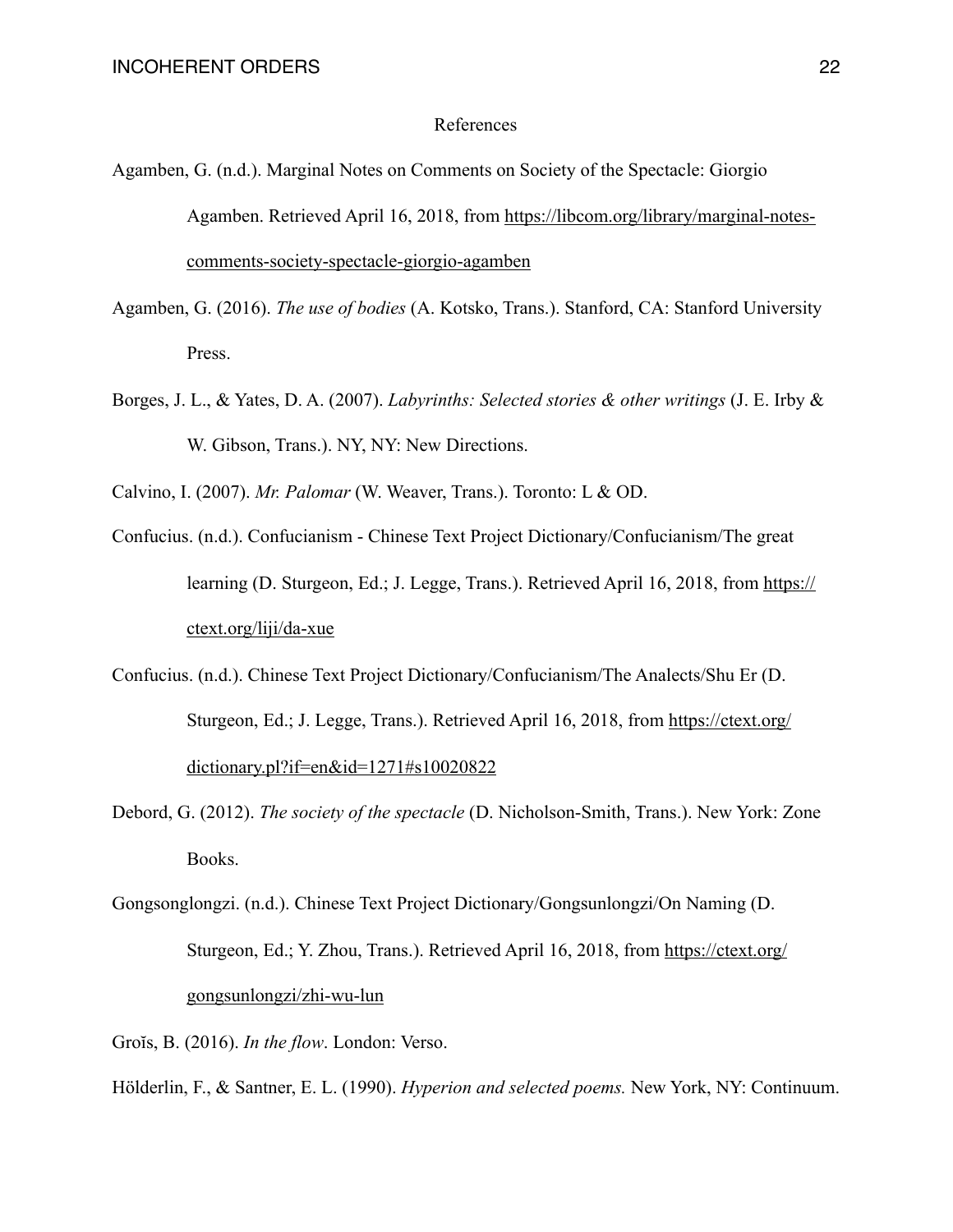Law, John. 2004. *After Method: Mess in Social Science Research*. London: Routledge

- Lianeri, A. (2011). Unfounding times: The idea and ideal of ancient history in Western historical thought. In A. Lianeri (Ed.), *The Western Time of Ancient History: Historiographical Encounters with the Greek and Roman Pasts* (pp. 3–30). introduction, Cambridge: [Cambridge University Press. http://doi.org.myaccess.library.utoronto.ca/10.1017/](http://doi.org.myaccess.library.utoronto.ca/10.1017/CBO9780511975998.001) CBO9780511975998.001
- Lu, Di Yin. 2012. "Seizing Civilization: Antiquities in Shanghai's Custody, 1949–1996". PhD. diss., Order No. 3514423, Harvard University. In PROQUESTMS ProQuest Dissertations & Theses Global.
- Foucault, M. (2002). *The order of things: An archaeology of the human sciences*. London: Routledge.
- Foucault, M. (1986). Of Other Spaces (J. Miskowiec, Trans.). *Diacritics, 16*(1), 22. doi: 10.2307/464648
- Foucault, M. (2006). *Aesthetics, method, and epistemology* (J. D. Faubion, Ed.; R. Hurley, Trans.). New York: New Press.

Heller, Ágnes. 2011. *Aesthetics and Modernity: Essays*. Lanham: Lexington Books.

- Liang, Y., [& ArtWorld. \(n.d.\). Dunhung is the Matrix. Retrieved April 17, 2018, from https://](https://mp.weixin.qq.com/s/NEeVubJJo6KKe-gZGPwpUw) mp.weixin.qq.com/s/NEeVubJJo6KKe-gZGPwpUw
- Laozi, & Legge, J. (n.d.). Chinese Text Project Dictionary/Dao De Jing (D. Sturgeon, Ed.). Retrieved April 16, 2018, from <https://ctext.org/dao-de-jing>

Law, John. 2004. After Method: Mess in Social Science Research. London: Routledge.

Macey, D. (1993). The lives of Michel Foucault. London: Hutchinson.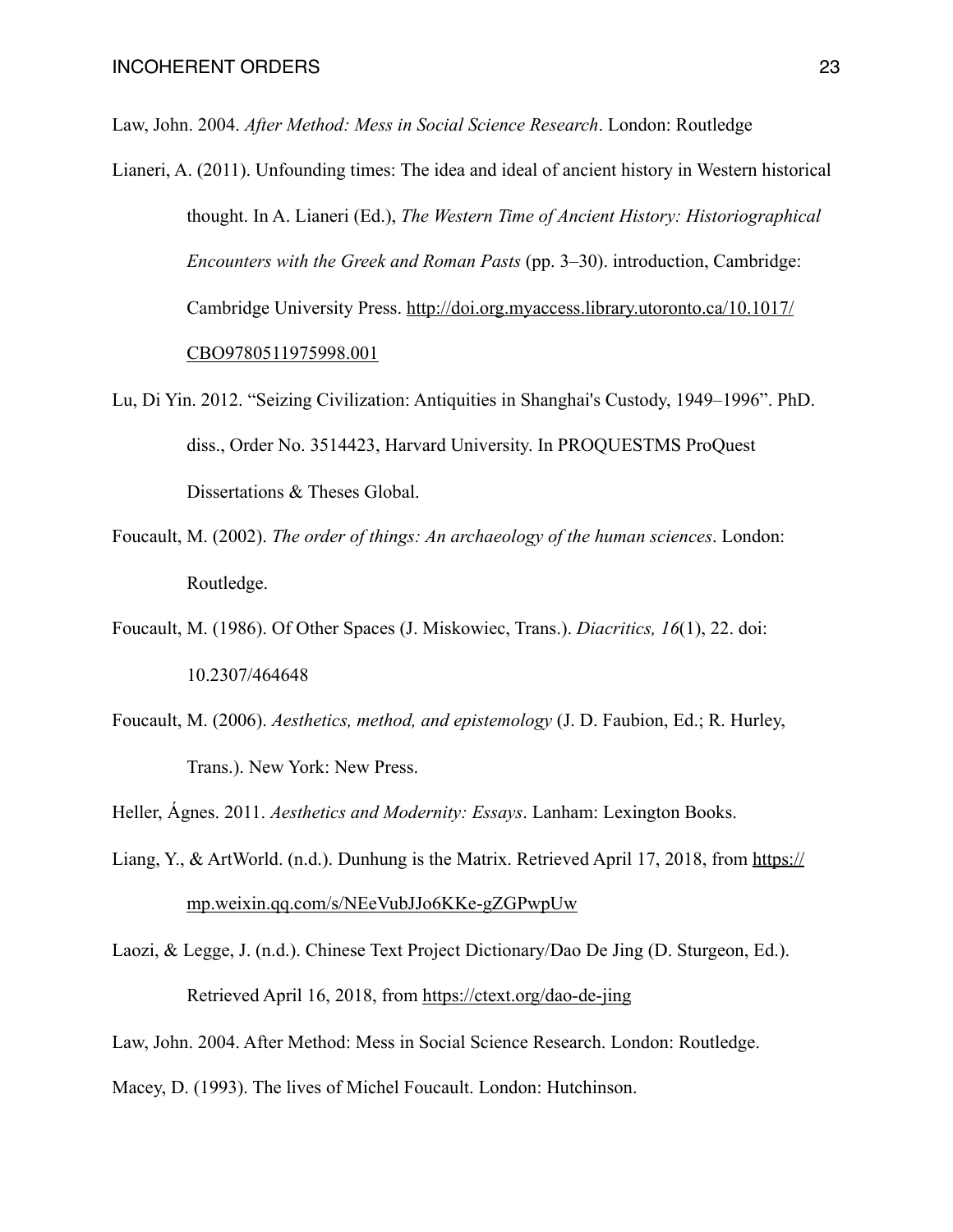- Montale, E. (1982). Dante, Yesterday and Today (1965). *In The second life of art: Selected essays of Eugenio Montale* (J. Galassi, Trans.). New York: Ecco Pr.
- Piranesi's ["Imaginary Prisons". \(2013, December 14\). Retrieved April 16, 2018, from http://](http://www.italianways.com/piranesis-imaginary-prisons) www.italianways.com/piranesis-imaginary-prisons
- Potts, D. L. (2011, February 27). Knowledge and Power in Foucault. Retrieved April 16, 2018, [from https://atlassociety.org/objectivism/atlas-university/deeper-dive-blog/4405](https://atlassociety.org/objectivism/atlas-university/deeper-dive-blog/4405-knowledge-and-power-in-foucault-s-history-of-sexuality) knowledge-and-power-in-foucault-s-history-of-sexuality
- Swartz, W., Campany, R. F., Lu, Y., & Choo, J. J. (2014). *Early medieval China: A sourcebook*. New York: Columbia University Press.
- Spivak, G. C. (2010). *Can the subaltern speak?: Reflections on the history of an idea* (R. C. Morris, Ed.). New York: Columbia University Press.
- Swartz, W., Campany, R. F., Lu, Y., & Choo, J. J. (Eds.). (2014). *Early medieval China: A sourcebook*. New York: Columbia University Press.
- Wellmon, C. (2010). Goethe's Morphology of Knowledge, or the Overgrowth of Nomenclature. *Goethe Yearbook* 17(1), 153-177. North American Goethe Society. Retrieved November 23, 2017, from Project MUSE database.
- Xie, L., & Hinton, D. (2001). The mountain poems of Hsieh Ling-yün ; translated by David Hinton. New York: New Directions.
- Xu, Jian. 2016. *Great Foundations: an Intellectual History of Early Chinese Museums*. Beijing: Science Press.